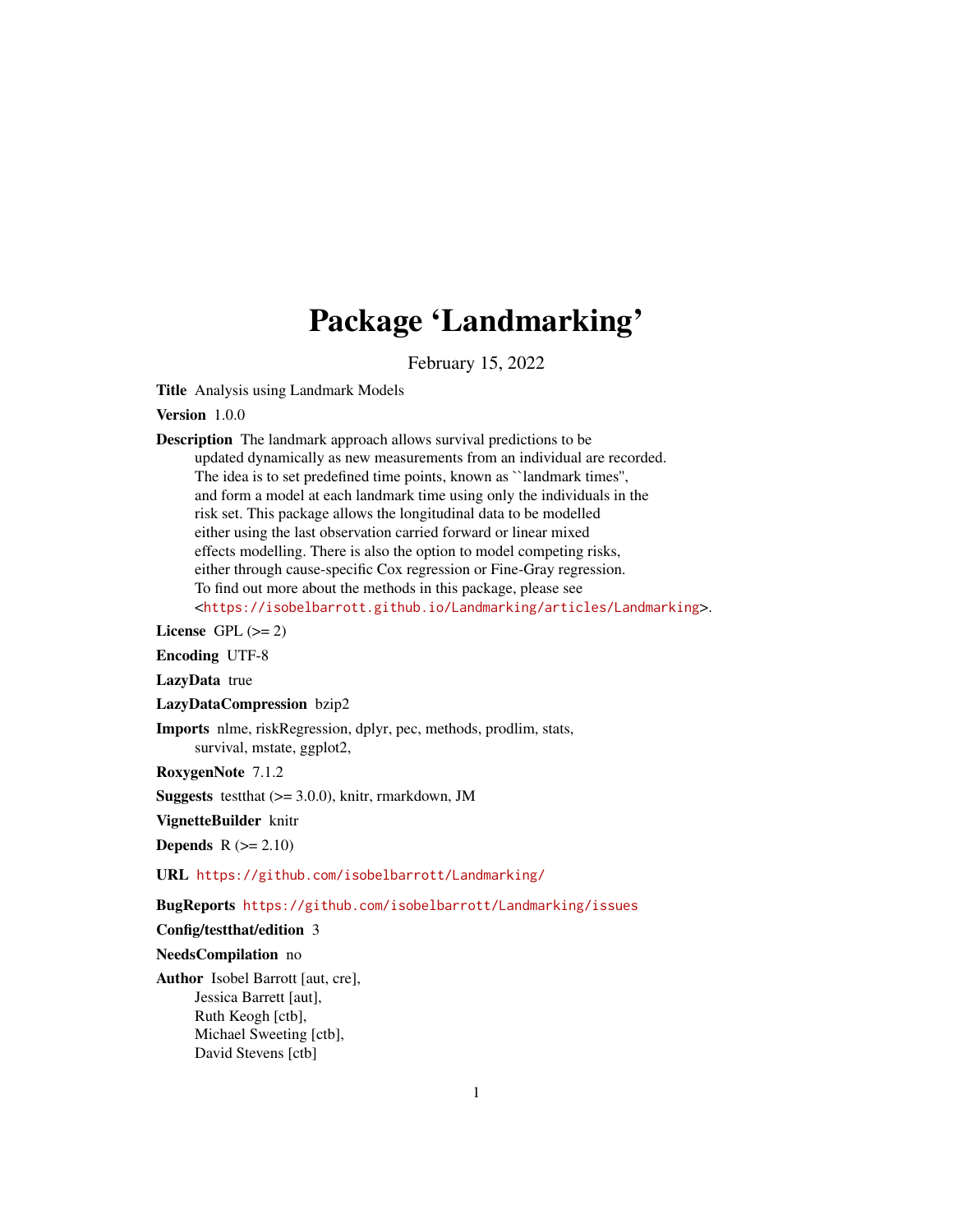<span id="page-1-0"></span>Maintainer Isobel Barrott <isobel.barrott@gmail.com> Repository CRAN Date/Publication 2022-02-15 20:00:07 UTC

## R topics documented:

| Index |  |
|-------|--|

add\_cv\_number *Assign a k-fold cross-validation number*

#### Description

Randomly assigns a k-fold cross-validation number to each individual in a dataset.

#### Usage

```
add_cv_number(data_long, individual_id, k, seed = 1)
```
#### Arguments

| data_long     | Data frame in long format <i>i.e.</i> there may be more than one row per individual                                                                                                                            |
|---------------|----------------------------------------------------------------------------------------------------------------------------------------------------------------------------------------------------------------|
| individual_id | Character string specifying the column name in data_long which contains the<br>individual identifiers                                                                                                          |
| k             | Integer specifying the number of folds for cross-validation. An alternative to set-<br>ting parameter cross_validation_df for performing cross-validation; if both<br>are missing no cross-validation is used. |
| seed          | The value of the seed (default is 1)                                                                                                                                                                           |

#### Details

This function randomly divides the n individual IDs into k groups, each with n/k members (or as close to this number as possible).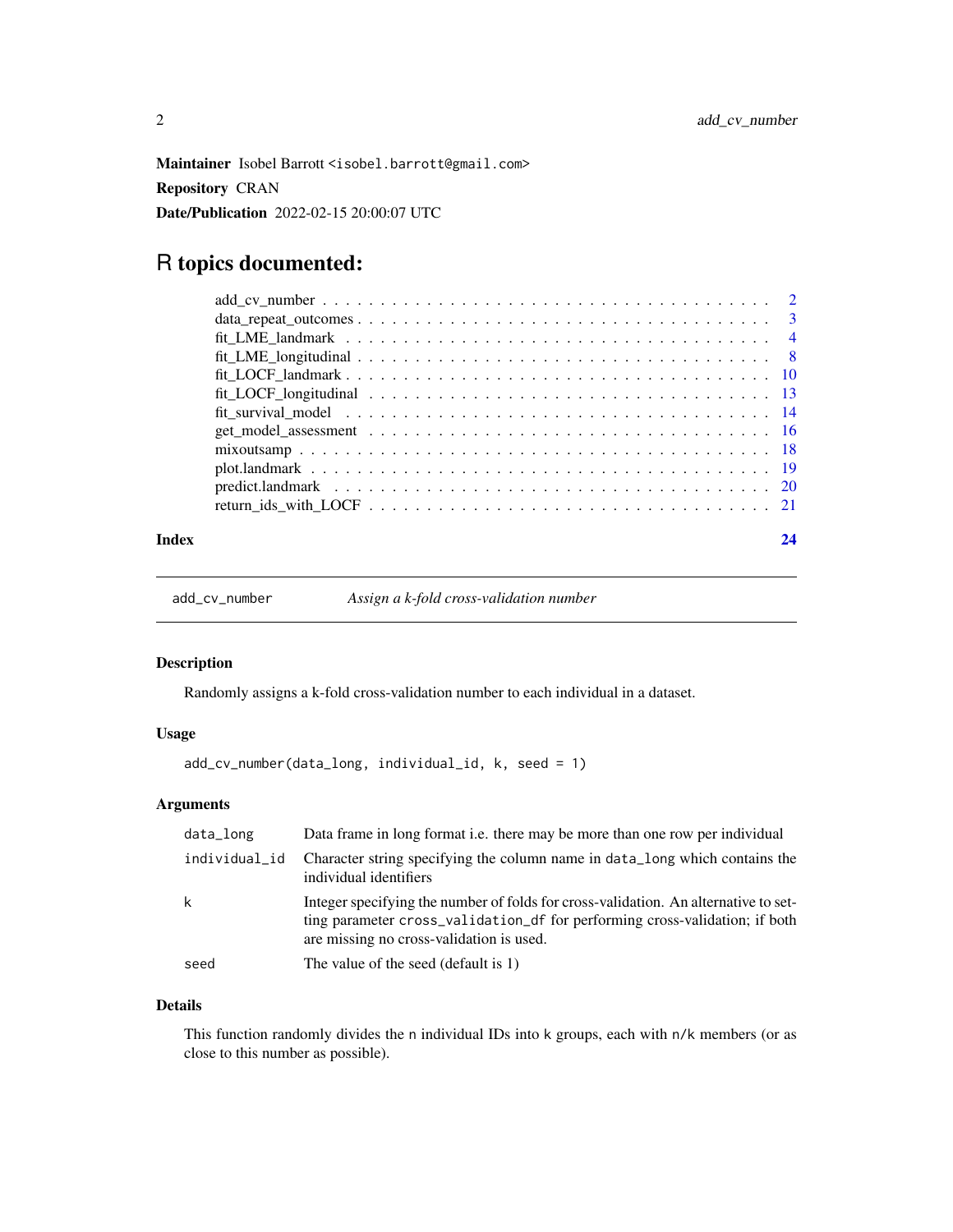#### <span id="page-2-0"></span>Value

Data frame data\_long updated to contain a new column cross\_validation\_number indicating the fold to which the individual has been assigned.

#### Author(s)

Isobel Barrott <isobel.barrott@gmail.com>

#### Examples

```
data(data_repeat_outcomes)
data_repeat_outcomes <- add_cv_number(data_long = data_repeat_outcomes,
                                     individual_id = "id",
                                     k = 10
```
data\_repeat\_outcomes *Simulated repeat measurement and time-to-event data*

#### Description

A simulated dataset which is a combination of longitudinal (repeat measurement) data and time-toevent data.This dataset contains simulated data from 3000 patients.

The longitudinal (repeat measurement) data is formed using an LME model, whose parameters were based on CVD risk assessments recorded at primary care practices in New Zealand.

A LME model was fitted to this dataset and values of sbp\_stnd and tchdl\_stnd were estimated at landmark age 60. These values (along with the other baseline covariates) were used to simulate time-to-event data from a cause specific model with parameters based on CVD events of patients at primary care practices in New Zealand.

#### Usage

data\_repeat\_outcomes

#### Format

A dataset with 9048 rows and 14 columns:

id Patient ID

- smoking Smoking status, 0 indicates the patient has never smoked, 1 indicates the patient has quit smoking, and 2 indicates the patient is a current smoker
- diabetes Diabetes status, 0 indicates the patient is not diagnosed with diabetes, and 1 indicates the patient is diagnosed with diabetes
- ethnicity Ethnicity, one of five ethnicities
- deprivation Deprivation score, quintiles

index An index indicating assessment number for a patient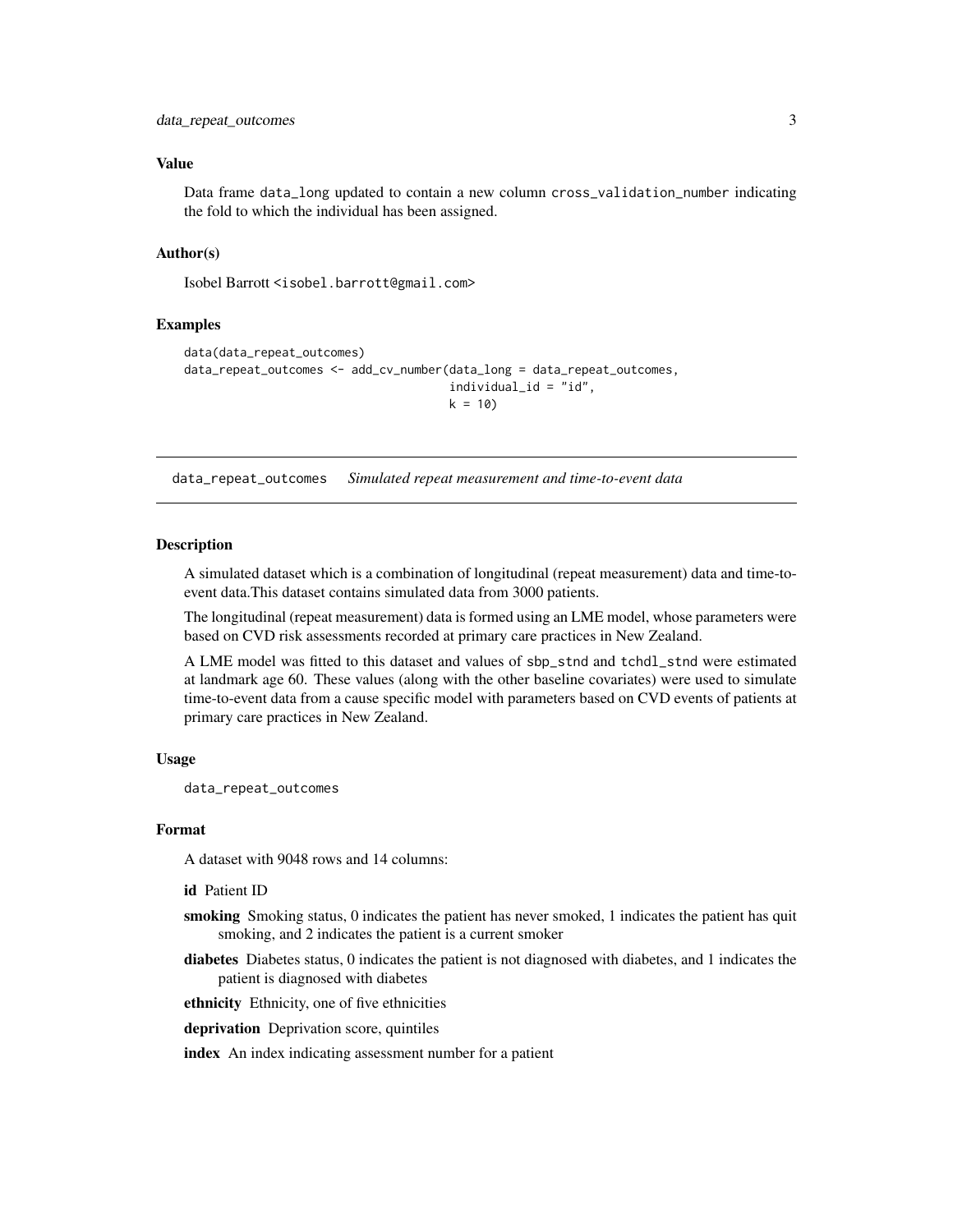- <span id="page-3-0"></span>sbp\_stnd Standardised systolic blood pressure
- tchdl stnd Standardised total cholesterol to HDL ratio
- end\_of\_study\_age Age that individual left the study, either the age at event (CVD or death) or age at end of study (1st Jan 2010)
- response\_time\_tchdl\_stnd Age that total cholesterol to HDL ratio was recorded
- response\_time\_sbp\_stnd Age that systolic blood pressure was recorded, this is the same as the date that the fixed measures were recorded
- start\_time Age the individual entered follow-up
- event\_status Event status, 0 indicates censoring, 1 indicates CVD event, and 2 indicates death from other causes

event\_time Event time

fit\_LME\_landmark *Fit a landmarking model using a linear mixed effects (LME) model for the longitudinal submodel*

#### Description

This function performs the two-stage landmarking analysis.

#### Usage

```
fit_LME_landmark(
  data_long,
  x_L,
  x_hor,
  fixed_effects,
  random_effects,
  fixed_effects_time,
  random_effects_time,
  individual_id,
  k,
  cross_validation_df,
  random_slope_in_LME = TRUE,
  random_slope_as_covariate = TRUE,
  standardise_time = FALSE,
  lme\_control = nlme::lmeControl(),
  event_time,
  event_status,
  survival_submodel = c("standard_cox", "cause_specific", "fine_gray"),
  b
)
```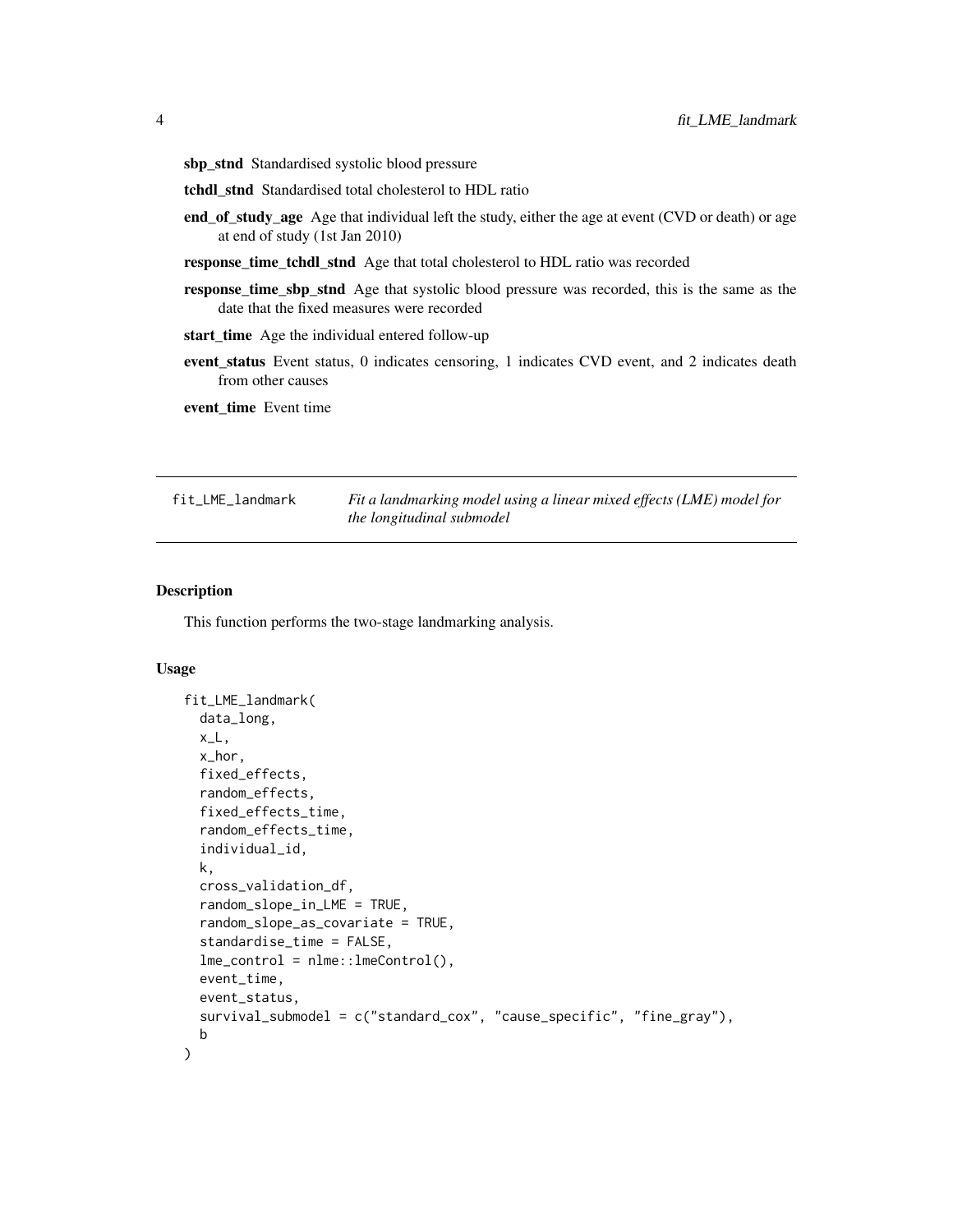| data_long                 | Data frame or list of data frames each corresponding to a landmark age x_L<br>(each element of the list must be named the value of $xl$ it corresponds to).<br>Each data frame contains repeat measurements data and time-to-event data in<br>long format.                                                                                                                                                                                                                                       |  |
|---------------------------|--------------------------------------------------------------------------------------------------------------------------------------------------------------------------------------------------------------------------------------------------------------------------------------------------------------------------------------------------------------------------------------------------------------------------------------------------------------------------------------------------|--|
| $x_L$                     | Numeric specifying the landmark time(s)                                                                                                                                                                                                                                                                                                                                                                                                                                                          |  |
| x_hor                     | Numeric specifying the horizon time(s)                                                                                                                                                                                                                                                                                                                                                                                                                                                           |  |
| fixed_effects             | Vector of character strings specifying the column names in data_long which<br>correspond to the fixed effects                                                                                                                                                                                                                                                                                                                                                                                    |  |
|                           | random_effects Vector of character strings specifying the column names in data_long which<br>correspond to the random effects                                                                                                                                                                                                                                                                                                                                                                    |  |
| fixed_effects_time        |                                                                                                                                                                                                                                                                                                                                                                                                                                                                                                  |  |
|                           | Character string specifying the column name in data_long which contains the<br>time at which the fixed effects were recorded                                                                                                                                                                                                                                                                                                                                                                     |  |
| random_effects_time       | Vector of character strings specifying the column names in data_long which                                                                                                                                                                                                                                                                                                                                                                                                                       |  |
|                           | contain the times at which repeat measures were recorded. This should either be<br>length 1 or the same length as random_effects. In the latter case the order of<br>elements must correspond to the order of elements in random_effects.                                                                                                                                                                                                                                                        |  |
| individual_id             | Character string specifying the column name in data_long which contains the<br>individual identifiers                                                                                                                                                                                                                                                                                                                                                                                            |  |
| k                         | Integer specifying the number of folds for cross-validation. An alternative to set-<br>ting parameter cross_validation_df for performing cross-validation; if both<br>are missing no cross-validation is used.                                                                                                                                                                                                                                                                                   |  |
| cross_validation_df       |                                                                                                                                                                                                                                                                                                                                                                                                                                                                                                  |  |
|                           | List of data frames containing the cross-validation fold each individual is as-<br>signed to. Each data frame in the list should be named according to the landmark<br>time x_L that they correspond. Each data frame should contain the columns<br>individual_id and a column cross_validation_number which contains the<br>cross-validation fold of the individual. An alternative to setting parameter k for<br>performing cross-validation; if both are missing no cross-validation is used. |  |
| random_slope_in_LME       |                                                                                                                                                                                                                                                                                                                                                                                                                                                                                                  |  |
|                           | Boolean indicating whether to include a random slope in the LME model                                                                                                                                                                                                                                                                                                                                                                                                                            |  |
| random_slope_as_covariate | Boolean indicating whether to include the random slope estimate from the LME<br>model as a covariate in the survival submodel.                                                                                                                                                                                                                                                                                                                                                                   |  |
| standardise_time          |                                                                                                                                                                                                                                                                                                                                                                                                                                                                                                  |  |
|                           | Boolean indicating whether to standardise the time variables (fixed_effects_time<br>and random_effects_time) by subtracting the mean and dividing by the stan-<br>dard deviation (see Details section for more information)                                                                                                                                                                                                                                                                      |  |
| lme_control               | Object created using nlme:: lmeControl(), which will be passed to the control<br>argument of the 1me function                                                                                                                                                                                                                                                                                                                                                                                    |  |
| event_time                | Character string specifying the column name in data_long which contains the<br>event time                                                                                                                                                                                                                                                                                                                                                                                                        |  |
|                           |                                                                                                                                                                                                                                                                                                                                                                                                                                                                                                  |  |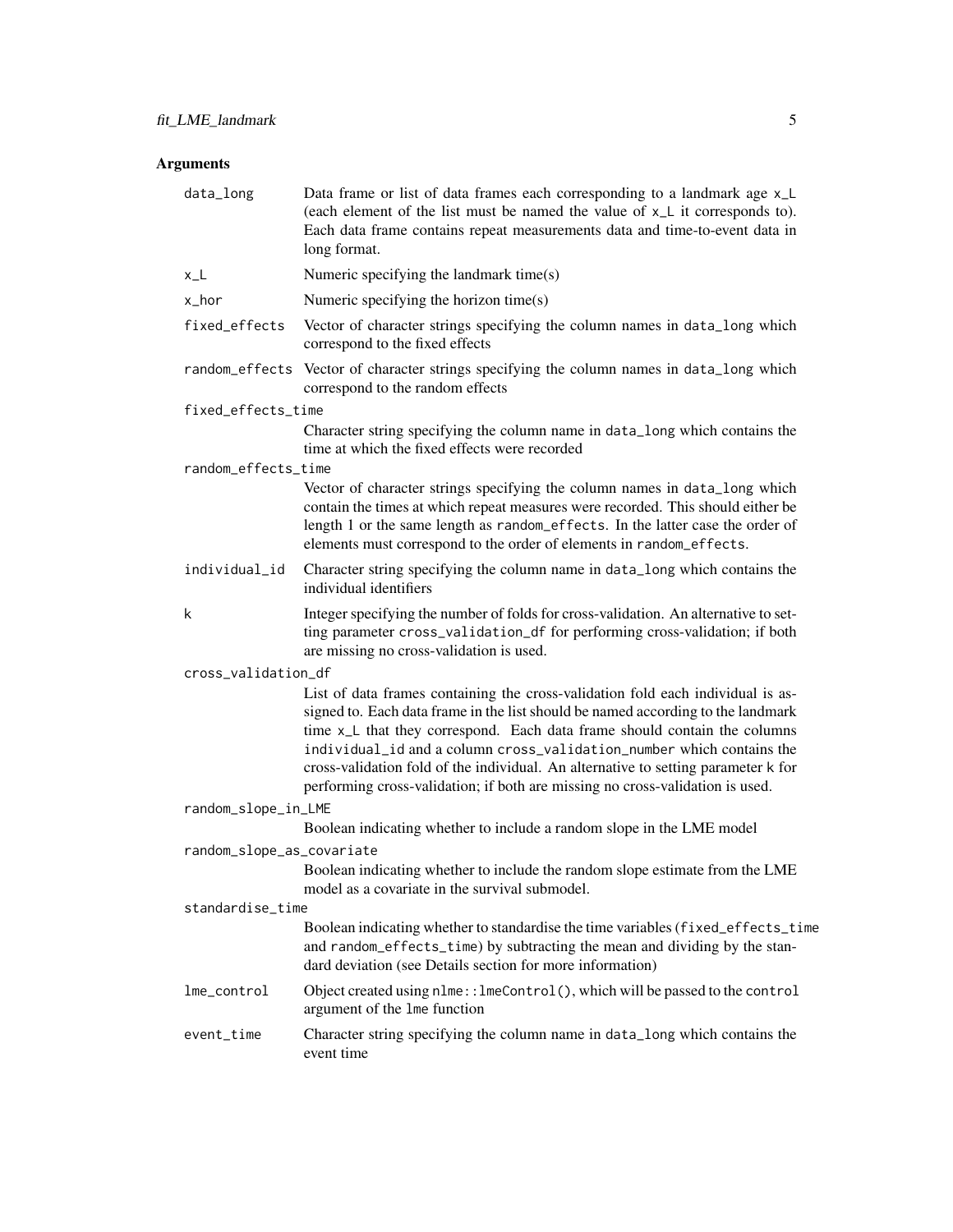| event_status      | Character string specifying the column name in data_long which contains the<br>event status (where 0=censoring, 1=event of interest, if there are competing<br>events these are labelled 2 or above).                                                          |
|-------------------|----------------------------------------------------------------------------------------------------------------------------------------------------------------------------------------------------------------------------------------------------------------|
| survival_submodel |                                                                                                                                                                                                                                                                |
|                   | Character string specifying which survival submodel to use. Three options: the<br>standard Cox model i.e. no competing risks ("standard_cox"), the cause-<br>specific regression model ("cause_specific"), or the Fine Gray regression<br>$model('fine-grav")$ |
| b                 | Integer specifying the number of bootstrap samples to take when calcluating<br>standard error of c-index and Brier score                                                                                                                                       |

#### Details

Firstly, this function selects the individuals in the risk set at the landmark time x\_L. Specifically, the individuals in the risk set are those that have entered the study before the landmark age (there is at least one observation for each of the fixed\_effects andrandom\_effects on or before x\_L) and exited the study on after the landmark age (event\_time is greater than  $x$ <sub>-</sub>L).

Secondly, if the option to use cross validation is selected (using either parameter k or cross\_validation\_df), then an extra column cross\_validation\_number is added with the cross-validation folds. If parameter k is used, then the function add\_cv\_number randomly assigns these folds. For more details on this function see ?add\_cv\_number. If the parameter cross\_validation\_df is used, then the folds specified in this data frame are added. If cross-validation is not selected then the landmark model is fit to the entire group of individuals in the risk set (this is both the training and test dataset).

Thirdly, the landmark model is then fit to each of the training data. There are two parts to fitting the landmark model: using the longitudinal data and using the survival data. Using the longitudinal data is the first stage and is performed using fit\_LME\_longitudinal. See ?fit\_LME\_longitudinal more for information about this function. Using the survival data is the second stage and is performed using fit\_survival\_model. See ?fit\_survival\_model more for information about this function.

Fourthly, the performance of the model is then assessed on the set of predictions from the entire set of individuals in the risk set by calculating Brier score and C-index. This is performed using get\_model\_assessment. See ?get\_model\_assessment more for information about this function.

#### Value

List containing containing information about the landmark model at each of the landmark times. Each element of this list is named the corresponding landmark time, and is itself a list containing elements: data, model\_longitudinal, model\_LME, model\_LME\_standardise\_time, model\_survival, and prediction\_error.

data has one row for each individual in the risk set at x\_L and contains the value of the fixed\_effects using the LOCF approach and predicted values of the random\_effects using the LME model at the landmark time x\_L. It also includes the predicted probability that the event of interest has occurred by time x\_hor, labelled as "event\_prediction". There is one row for each individual.

model\_longitudinal indicates that the longitudinal approach is LME.

model\_LME contains the output from the lme function from package nlme. For a model using cross-validation, model\_LME contains a list of outputs with each element in the list corresponds to a different cross-validation fold. prediction\_error contains a list indicating the c-index and Brier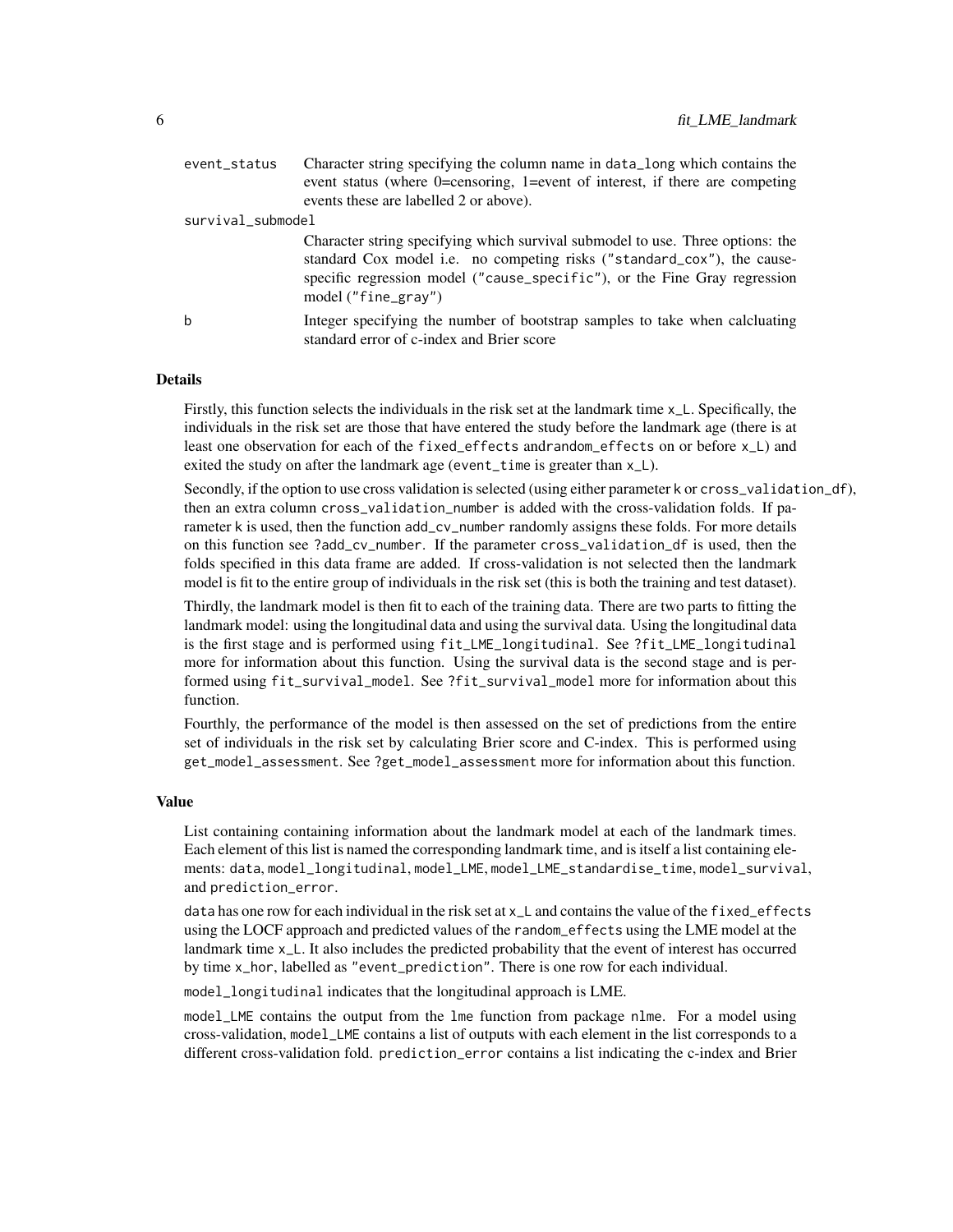#### fit\_LME\_landmark 7

score at time x\_hor and their standard errors if parameter b is used. For more information on how the prediction error is calculated please see ?get\_model\_assessment which is the function used to do this within fit\_LME\_landmark.

model\_LME\_standardise\_time contains a list of two objects mean\_response\_time and sd\_response\_time if the parameter standardise\_time=TRUE is used. This is the mean and standard deviation use to normalise times when fitting the LME model.

model\_survival contains the outputs from the survival submodel functions, including the estimated parameters of the model. For a model using cross-validation, model\_survival will contain a list of outputs with each element in the list corresponding to a different cross-validation fold. model\_survival contains the outputs from the function used to fit the survival submodel, including the estimated parameters of the model. For a model using cross-validation, model\_survival contains a list of outputs with each element in the list corresponding to a different cross-validation fold. For more information on how the survival model is fitted please see ?fit\_survival\_model which is the function used to do this within fit\_LME\_landmark.

prediction\_error contains a list indicating the c-index and Brier score at time x\_hor and their standard errors if parameter b is used.

#### Author(s)

Isobel Barrott <isobel.barrott@gmail.com>

#### Examples

```
library(Landmarking)
data(data_repeat_outcomes)
data_model_landmark_LME <-
 fit_LME_landmark(
   data_long = data_repeat_outcomes,
   x_L = c(60, 61),
   x_{hor} = c(65, 66),
   k = 10,
    fixed_effects = c("ethnicity", "smoking", "diabetes"),
    fixed_effects_time = "response_time_sbp_stnd",
    random_effects = c("sbp_stnd", "tchdl_stnd"),
    random_effects_time = c("response_time_sbp_stnd", "response_time_tchdl_stnd"),
    individual_id = "id"standardise_time = TRUE,
    lme_control = nlme::lmeControl(maxIter = 100, msMaxIter = 100),
    event_time = "event_time",
    event_status = "event_status",
    survival_submodel = "cause_specific"
 )
```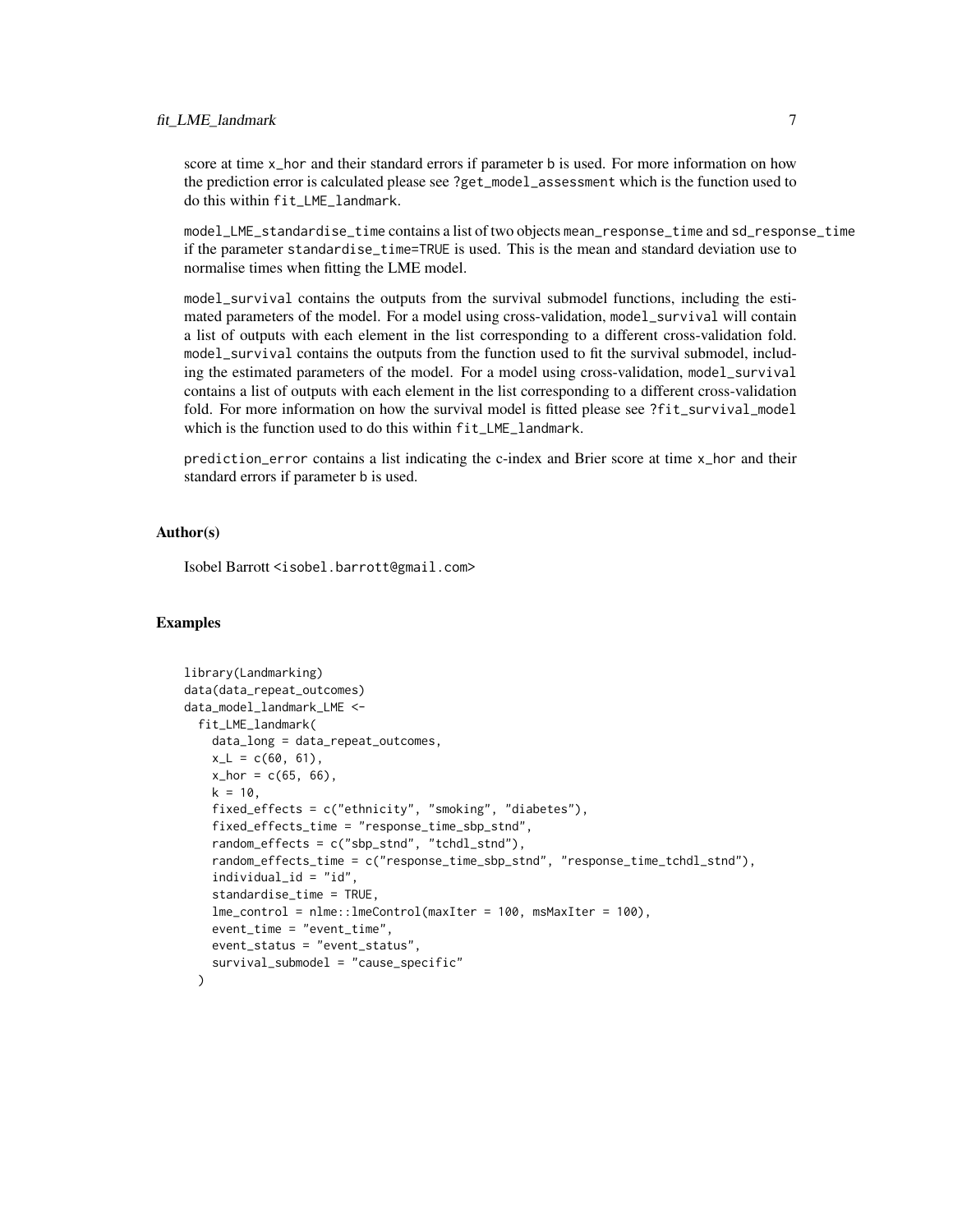<span id="page-7-0"></span>fit\_LME\_longitudinal *Fit a landmarking model using a linear mixed effects (LME) model for the longitudinal submodel*

#### Description

This function is a helper function for fit\_LME\_landmark.

#### Usage

```
fit_LME_longitudinal(
  data_long,
 x_L,
  fixed_effects,
 random_effects,
  fixed_effects_time,
  random_effects_time,
  standardise_time = FALSE,
  random_slope_in_LME = TRUE,
  random_slope_as_covariate = FALSE,
 cv_name = NA,
  individual_id,
 lme_control = nlme::lmeControl()
)
```

| data_long           | Data frame containing repeat measurement data and time-to-event data in long<br>format.                                                                                                                                                                                                                                 |  |
|---------------------|-------------------------------------------------------------------------------------------------------------------------------------------------------------------------------------------------------------------------------------------------------------------------------------------------------------------------|--|
| $x_l$               | Numeric specifying the landmark time $(s)$                                                                                                                                                                                                                                                                              |  |
| fixed_effects       | Vector of character strings specifying the column names in data_long which<br>correspond to the fixed effects                                                                                                                                                                                                           |  |
|                     | random_effects Vector of character strings specifying the column names in data_long which<br>correspond to the random effects                                                                                                                                                                                           |  |
| fixed_effects_time  |                                                                                                                                                                                                                                                                                                                         |  |
|                     | Character string specifying the column name in data_long which contains the                                                                                                                                                                                                                                             |  |
|                     | time at which the fixed effects were recorded                                                                                                                                                                                                                                                                           |  |
| random_effects_time |                                                                                                                                                                                                                                                                                                                         |  |
|                     | Vector of character strings specifying the column names in data_long which<br>contain the times at which repeat measures were recorded. This should either be<br>length 1 or the same length as random_effects. In the latter case the order of<br>elements must correspond to the order of elements in random_effects. |  |
| standardise_time    |                                                                                                                                                                                                                                                                                                                         |  |
|                     | Boolean indicating whether to standardise the time variable by subtracting the<br>mean and dividing by the standard deviation (see Details section for more infor-<br>mation)                                                                                                                                           |  |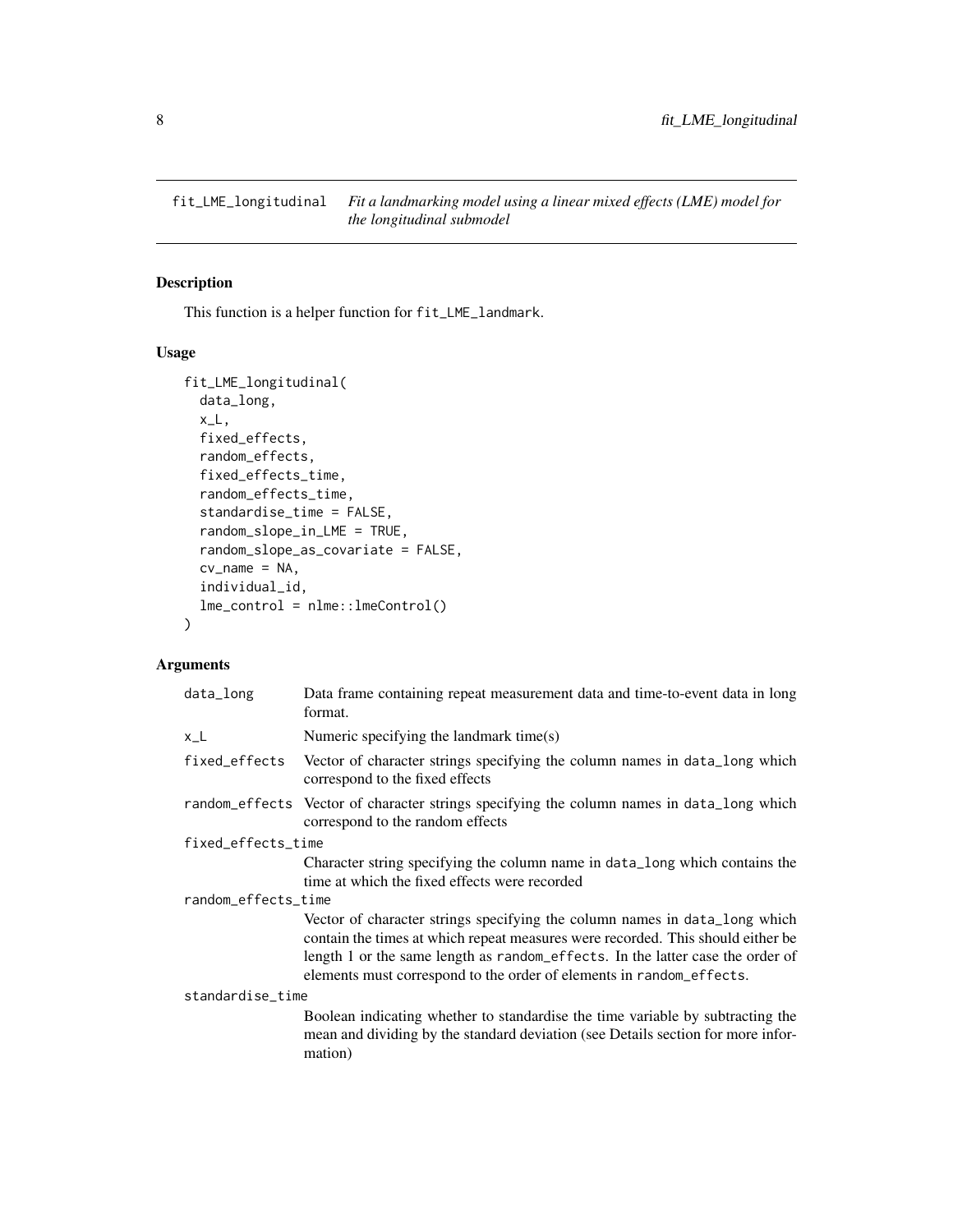| random_slope_in_LME       |                                                                                                                                |
|---------------------------|--------------------------------------------------------------------------------------------------------------------------------|
|                           | Boolean indicating whether to include a random slope in the LME model                                                          |
| random_slope_as_covariate |                                                                                                                                |
|                           | Boolean indicating whether to include the random slope estimate from the LME<br>model as a covariate in the survival submodel. |
| $cv_$ name                | Character string specifying the column name in data_long that indicates cross-<br>validation fold                              |
| individual_id             | Character string specifying the column name in data_long which contains the<br>individual identifiers                          |
| $l$ me_contro $l$         | Object created using $nIm:$ : lmeControl(), which will be passed to the control<br>argument of the lme function                |

#### Details

For an individual  $i$ , the LME model can be written as

$$
Y_i = X_i \beta + Z_i U_i + \epsilon_i
$$

#### where

- $Y_i$  is the vector of outcomes at different time points for the individual
- $X_i$  is the matrix of covariates for the fixed effects at these time points
- $\beta$  is the vector of coefficients for the fixed effects
- $Z_i$  is the matrix of covariates for the random effects
- $\bullet$   $U_i$  is the matrix of coefficients for the random effects
- $\epsilon_i$  is the error term, typically from N(0,  $\sigma$ )

By using an LME model to fit repeat measures data we can allow measurements from the same individuals to be more similar than measurements from different individuals. This is done through the random intercept and/or random slope.

Extending this model to the case where there are multiple random effects, denoted  $k$ , we have

$$
Y_{ik} = X_{ik}\beta_k + Z_{ik}U_{ik} + \epsilon_{ik}
$$

Using this model we can allow a certain covariance structure within the random effects term  $U_{ik}$ , for example a sample from the multivariate normal (MVN) distribution  $MVN(0, \Sigma_u)$ . This covariance structure means the value of one random effects variable informs about the value of the other random effects variables, leading to more accurate predictions and allowing there to be missing data in the random effects variables.

The function fit\_LME\_landmark uses a unstructured covariance for the random effects when fitting the LME model (i.e. no constraints are imposed on the values). To fit the LME model the function lme from the package nlme is used. The fixed effects are calculated as the LOCF for the variables fixed\_effects at the landmark age x\_L and the random effects are those stated in random\_effects and at times random\_effects\_time. The random intercept is always included in the LME model. Additionally, the random slope can be included in the LME model using the parameter random\_slope\_in\_LME=TRUE. The model is used to predict the values of the random effects at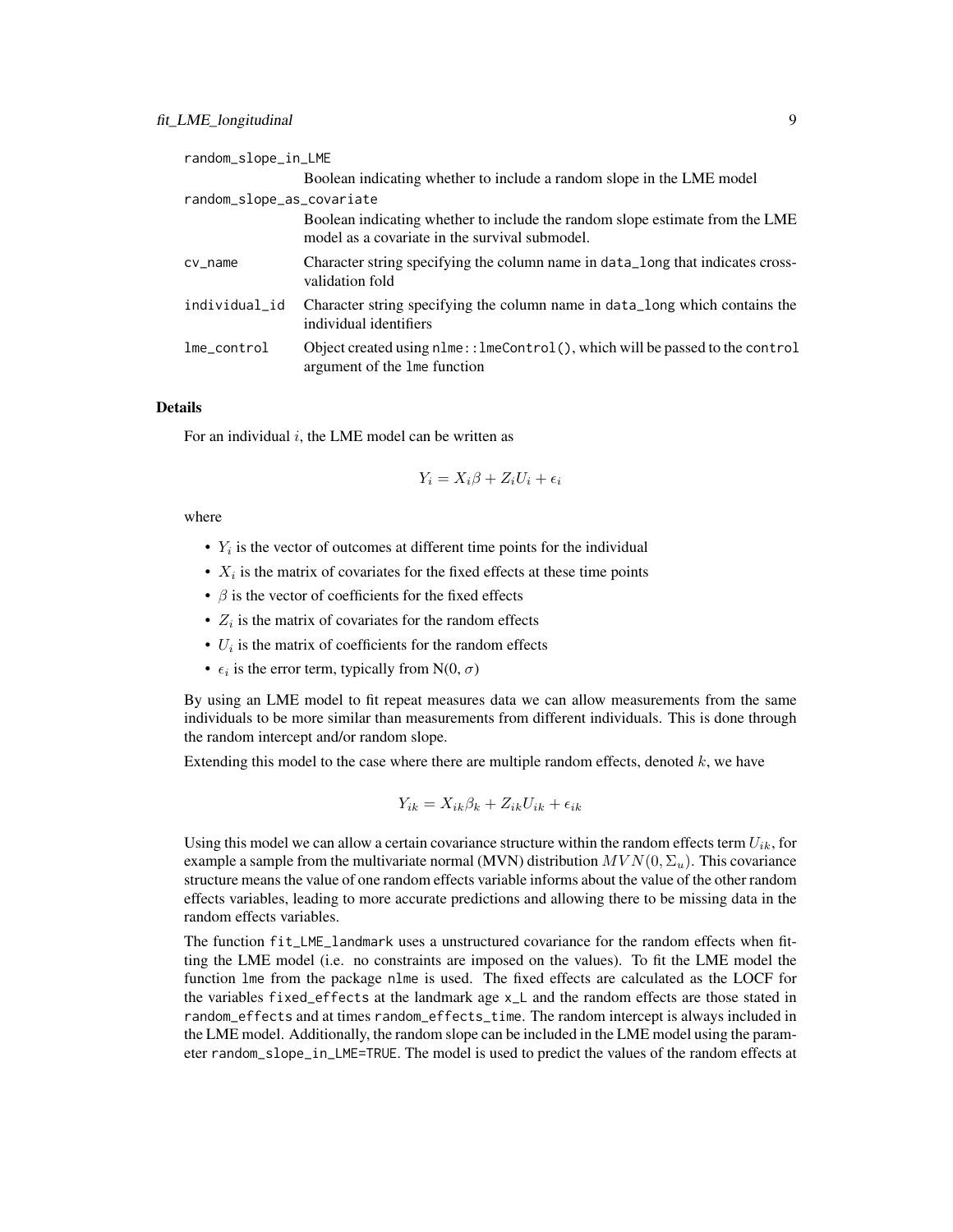<span id="page-9-0"></span>the landmark time x\_L, and these are used as predictors in the survival model along with the LOCF values of the fixed effects. Additionally, the estimated value of the random slope can be included as predictors in the survival model using the parameter random\_slope\_as\_covariate=TRUE.

It is important to distinguish between the validation set and the development set for fitting the LME model. The development set includes all the repeat measurements (including those after the landmark age x\_L). Conversely, the validation set only includes the repeat measurements recorded up until and including the landmark age x\_L.

There is an important consideration about fitting the linear mixed effects model. As the variable random\_effects\_time gets further from 0, the random effects coefficients get closer to 0. This causes computational issues as the elements in the covariance matrix of the random effects,  $\Sigma_u$ , are constrained to be greater than 0. Using parameter standard\_time=TRUE can prevent this issue by standardising the time variables to ensure that the random\_effects\_time values are not too close to 0.

The LOCF values for the fixed effects and the prediction of the random effects at the landmark age are used as the covariates for the survival submodel, in addition to the estimated random slopes if option random\_effects\_as\_covariate is selected.

#### Value

List containing elements: data\_longitudinal, model\_longitudinal, model\_LME, and model\_LME\_standardise\_time.

data\_longitudinal has one row for each individual in the risk set at x\_L and contains the value of the covariates at the landmark time x\_L of the fixed\_effects using the LOCF model and random\_effects using the LME model.

model\_longitudinal indicates that the LME approach is used.

model\_LME contains the output from the lme function from package nlme. For a model using cross-validation, model\_LME contains a list of outputs with each element in the list corresponds to a different cross-validation fold.

model\_LME\_standardise\_time contains a list of two objects mean\_response\_time and sd\_response\_time if the parameter standardise\_time=TRUE is used. This is the mean and standard deviation used to normalise times when fitting the LME model.

fit\_LOCF\_landmark *Fit a landmark model using a last observation carried forward (LOCF) method for the longitudinal data*

#### Description

This function performs the two-stage landmarking analysis. In the first stage, the longitudinal submodel is fitted using the LOCF method and in the second stage the survival submodel is fitted.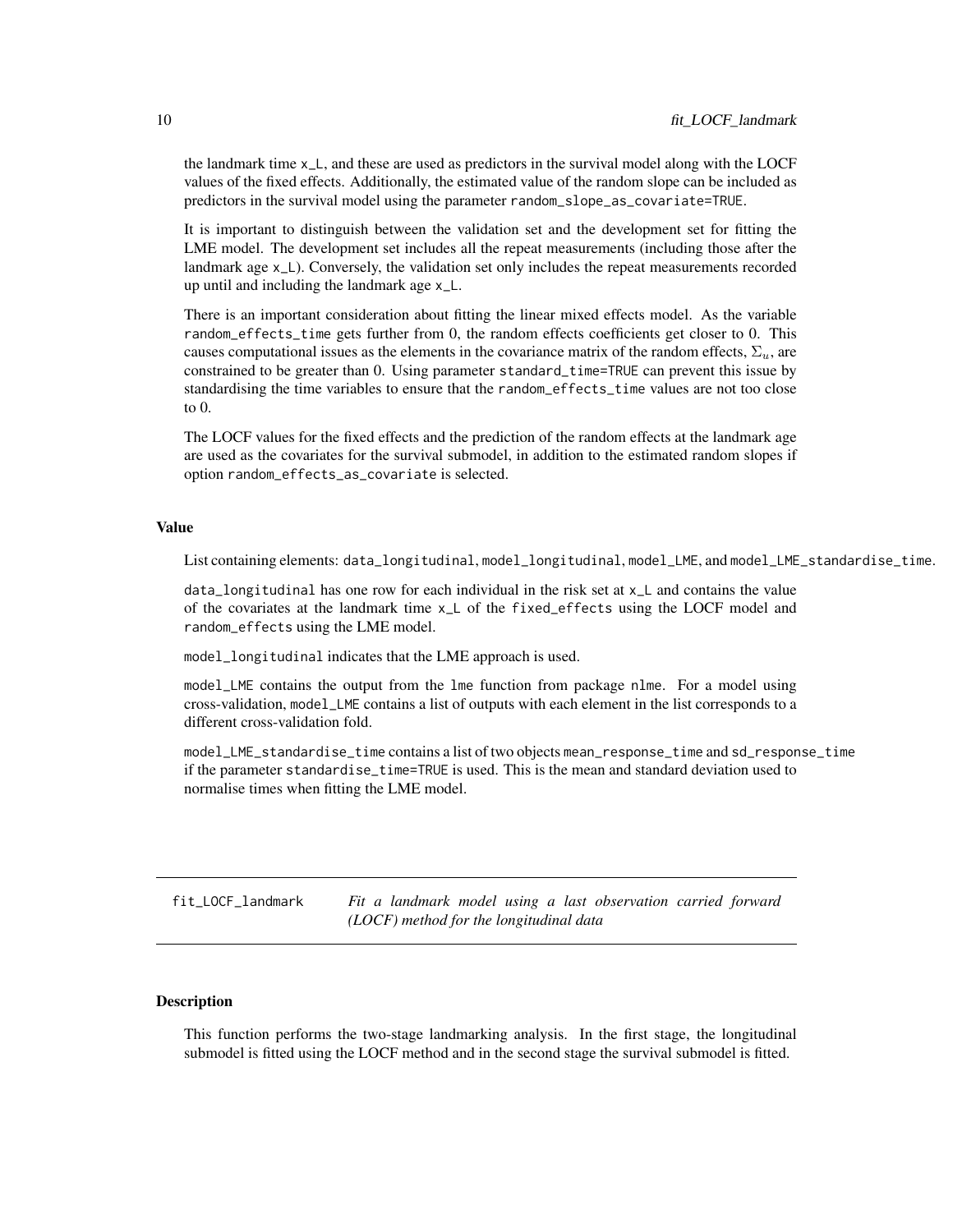#### Usage

```
fit_LOCF_landmark(
 data_long,
 x_L,
 x_hor,
 covariates,
 covariates_time,
 k,
 cross_validation_df,
 individual_id,
 event_time,
 event_status,
 survival_submodel = c("standard_cox", "cause_specific", "fine_gray"),
 b
)
```

| data_long           | Data frame or list of data frames each corresponding to a landmark age x_L<br>(each element of the list must be named the value of x <sub>L</sub> it corresponds to).<br>Each data frame contains repeat measurements data and time-to-event data in<br>long format.                                                                                                                                                                                                                                          |  |
|---------------------|---------------------------------------------------------------------------------------------------------------------------------------------------------------------------------------------------------------------------------------------------------------------------------------------------------------------------------------------------------------------------------------------------------------------------------------------------------------------------------------------------------------|--|
| $x_l$               | Numeric specifying the landmark time(s)                                                                                                                                                                                                                                                                                                                                                                                                                                                                       |  |
| x_hor               | Numeric specifying the horizon time(s)                                                                                                                                                                                                                                                                                                                                                                                                                                                                        |  |
| covariates          | Vector of character strings specifying the column names in data_long which<br>correspond to the covariates                                                                                                                                                                                                                                                                                                                                                                                                    |  |
| covariates_time     |                                                                                                                                                                                                                                                                                                                                                                                                                                                                                                               |  |
|                     | Vector of character strings specifying the column names in data_long which<br>contain the times at which covariates were recorded. This should either be<br>length 1 or the same length as covariates. In the latter case the order of ele-<br>ments must correspond to the order of elements in covariates.                                                                                                                                                                                                  |  |
| k                   | Integer specifying the number of folds for cross-validation. An alternative to set-<br>ting parameter cross_validation_df for performing cross-validation; if both<br>are missing no cross-validation is used.                                                                                                                                                                                                                                                                                                |  |
| cross_validation_df |                                                                                                                                                                                                                                                                                                                                                                                                                                                                                                               |  |
|                     | List of data frames containing the cross-validation fold each individual is as-<br>signed to. Each data frame in the list should be named according to the landmark<br>time x <sub>1</sub> L that they correspond. Each data frame should contain the columns<br>individual_id and a column cross_validation_number which contains the<br>cross-validation fold of the individual. An alternative to setting parameter k for<br>performing cross-validation; if both are missing no cross-validation is used. |  |
| individual_id       | Character string specifying the column name in data_long which contains the<br>individual identifiers                                                                                                                                                                                                                                                                                                                                                                                                         |  |
| event_time          | Character string specifying the column name in data_long which contains the<br>event time                                                                                                                                                                                                                                                                                                                                                                                                                     |  |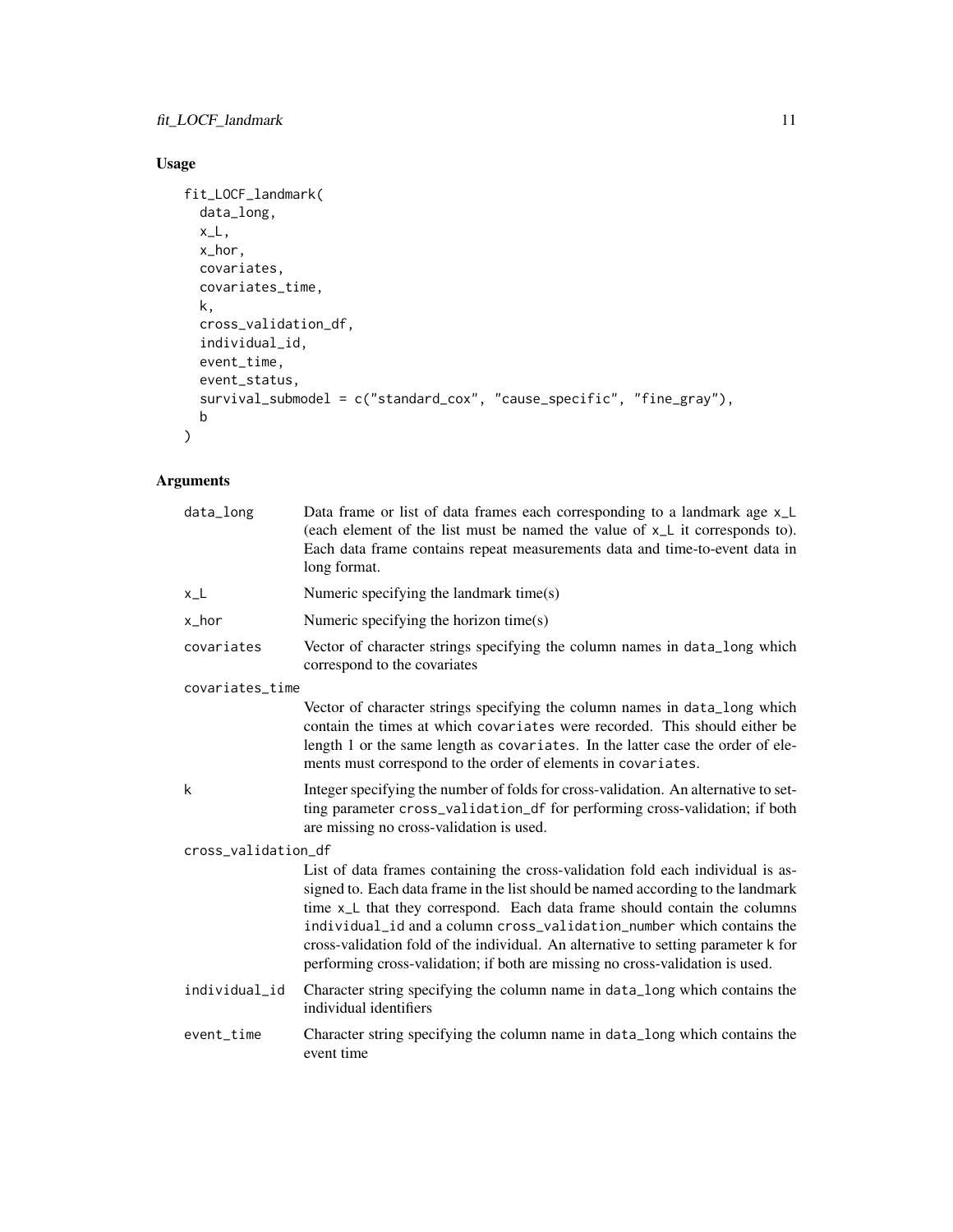| event_status      | Character string specifying the column name in data_long which contains the<br>event status (where 0=censoring, 1=event of interest, if there are competing<br>events these are labelled 2 or above).                                                         |
|-------------------|---------------------------------------------------------------------------------------------------------------------------------------------------------------------------------------------------------------------------------------------------------------|
| survival_submodel |                                                                                                                                                                                                                                                               |
|                   | Character string specifying which survival submodel to use. Three options: the<br>standard Cox model i.e. no competing risks ("standard_cox"), the cause-<br>specific regression model ("cause_specific"), or the Fine Gray regression<br>model ("fine_gray") |
| b                 | Integer specifying the number of bootstrap samples to take when calcluating<br>standard error of c-index and Brier score                                                                                                                                      |

#### Details

Firstly, this function selects the individuals in the risk set at the landmark time x\_L. Specifically, the individuals in the risk set are those that have entered the study before the landmark age (there is at least one observation for each of the covariates on or before x\_L) and exited the study on after the landmark age (event\_time is greater than x\_L).

Secondly, if the option to use cross validation is selected (using either parameter k or cross\_validation\_df), then an extra column cross\_validation\_number is added with the cross-validation folds. If parameter k is used, then the function add\_cv\_number randomly assigns these folds. For more details on this function see ?add\_cv\_number. If the parameter cross\_validation\_df is used, then the folds specified in this data frame are added. If cross-validation is not selected then the landmark model is fit to the entire group of individuals in the risk set (this is both the training and test dataset).

Thirdly, the landmark model is then fit to each of the training data. There are two parts to fitting the landmark model: using the longitudinal data and using the survival data. Using the longitudinal data is the first stage and is performed using fit\_LOCF\_longitudinal. See ?fit\_LOCF\_longitudinal more for information about this function. Using the survival data is the second stage and is performed using fit\_survival\_model. See ?fit\_survival\_model more for information about this function.

Fourthly, the performance of the model is then assessed on the set of predictions from the entire set of individuals in the risk set by calculating Brier score and C-index. This is performed using get\_model\_assessment. See ?get\_model\_assessment more for information about this function.

#### Value

List containing containing information about the landmark model at each of the landmark times. Each element of this list is named the corresponding landmark time, and is itself a list containing elements: data, model\_longitudinal, model\_survival, and prediction\_error.

data has one row for each individual in the risk set at x\_L and contains the value of the covariates at the landmark time x\_L using the LOCF approach. It also includes the predicted probability that the event of interest has occurred by time x\_hor, labelled as "event\_prediction". There is one row for each individual.

model\_longitudinal indicates that the longitudinal approach is LOCF.

model\_survival contains the outputs from the function used to fit the survival submodel, including the estimated parameters of the model. For a model using cross-validation, model\_survival contains a list of outputs with each element in the list corresponding to a different cross-validation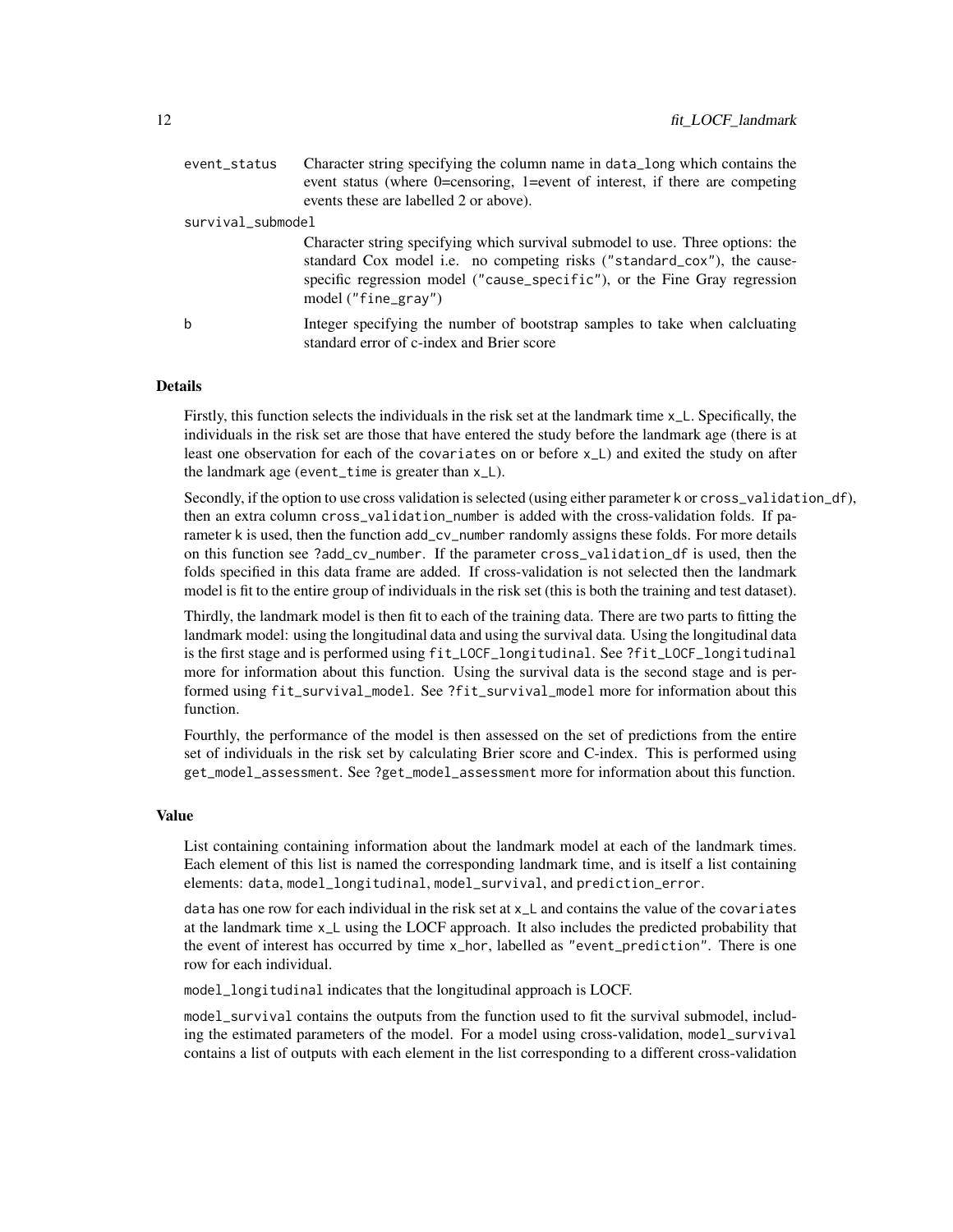<span id="page-12-0"></span>fold. For more information on how the survival model is fitted please see ?fit\_survival\_model which is a function used within fit\_LOCF\_landmark.

prediction\_error contains a list indicating the c-index and Brier score at time x\_hor and their standard errors if parameter b is used. For more information on how the prediction error is calculated please see ?get\_model\_assessment which is the function used to do this within fit\_LOCF\_landmark.

#### Author(s)

Isobel Barrott <isobel.barrott@gmail.com>

#### Examples

```
library(Landmarking)
data(data_repeat_outcomes)
data_model_landmark_LOCF <-
  fit_LOCF_landmark(
    data_long = data_repeat_outcomes,
    x_L = c(60, 61),
    x_hor = c(65, 66),
    covariates =
      c("ethnicity", "smoking", "diabetes", "sbp_stnd", "tchdl_stnd"),
    covariates_time =
      c(rep("response_time_sbp_stnd", 4), "response_time_tchdl_stnd"),
    k = 10,
     individual_id = "id",
     event_time = "event_time",
    event_status = "event_status",
     survival_submodel = "cause_specific"
  )
```
fit\_LOCF\_longitudinal *Find the last observation carried forward (LOCF) values for covariates in a dataset*

#### Description

This function is a helper function for fit\_LOCF\_landmark.

#### Usage

```
fit_LOCF_longitudinal(
  data_long,
  x_L,
  covariates,
  covariates_time,
  cv_name = NA,
  individual_id
)
```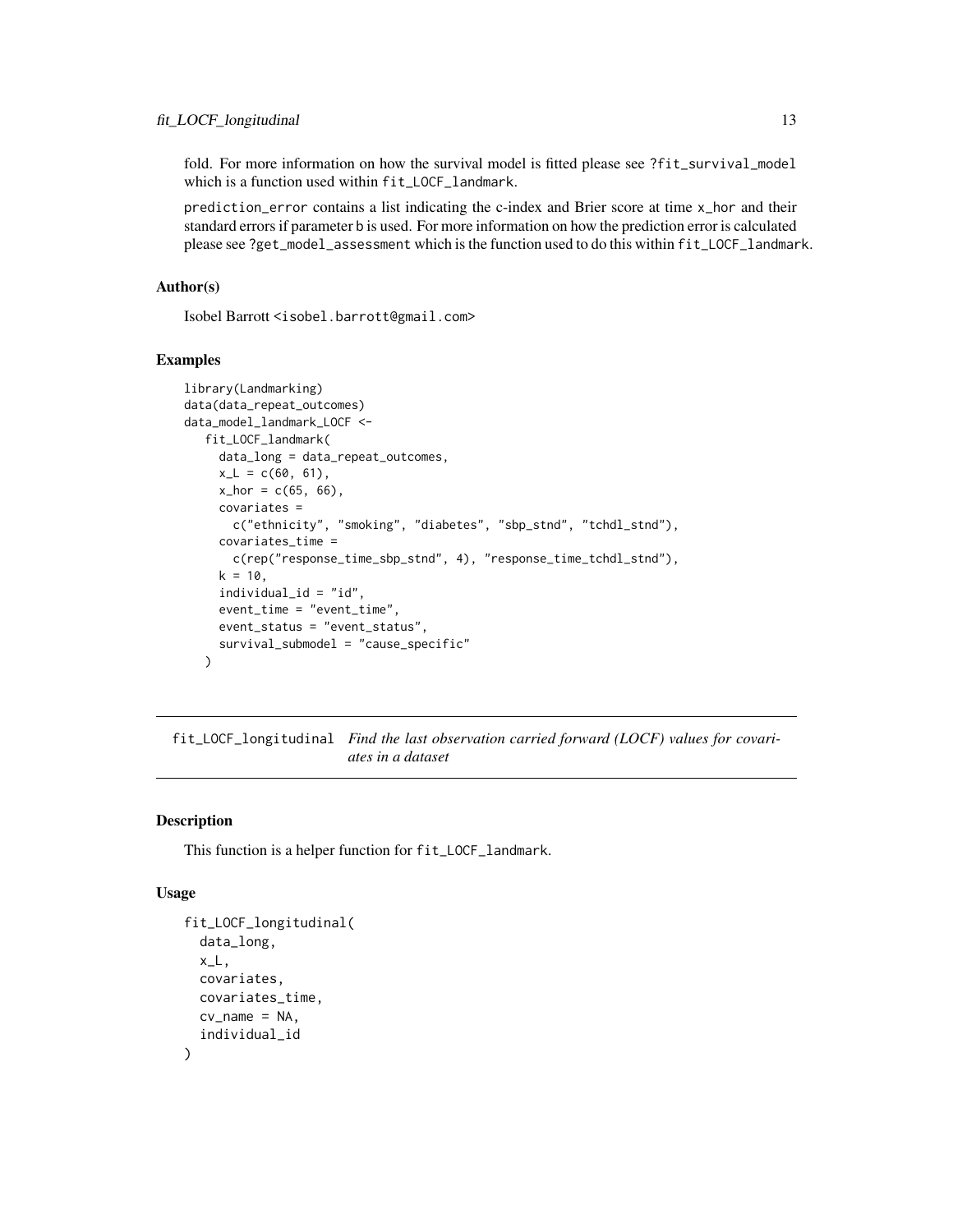#### <span id="page-13-0"></span>Arguments

| data_long       | Data frame in long format <i>i.e.</i> there may be more than one row per individual                                                                                                                                                                                                                          |
|-----------------|--------------------------------------------------------------------------------------------------------------------------------------------------------------------------------------------------------------------------------------------------------------------------------------------------------------|
| $x_L$           | Numeric specifying the landmark time(s)                                                                                                                                                                                                                                                                      |
| covariates      | Vector of character strings specifying the column names in data_long which<br>correspond to the covariates                                                                                                                                                                                                   |
| covariates_time |                                                                                                                                                                                                                                                                                                              |
|                 | Vector of character strings specifying the column names in data_long which<br>contain the times at which covariates were recorded. This should either be<br>length 1 or the same length as covariates. In the latter case the order of ele-<br>ments must correspond to the order of elements in covariates. |
| $cv_$ name      | Character string specifying the column name in data_long that indicates cross-<br>validation fold                                                                                                                                                                                                            |
| individual_id   | Character string specifying the column name in data_long which contains the<br>individual identifiers                                                                                                                                                                                                        |

#### Details

This function extracts the LOCF value for each of the covariates in data\_long up to (and including) time x\_L.

#### Value

List containing data\_longitudinal, model\_longitudinal, and call.

data\_longitudinal has one row for each individual in data\_long and contains the LOCF value of covariates at the landmark time x\_L.

model\_longitudinal indicates that the LOCF approach is used.

call contains the call of the function.

#### Author(s)

Isobel Barrott <isobel.barrott@gmail.com>

fit\_survival\_model *Fit a survival sub-model*

#### Description

This function is a helper function for fit\_LOCF\_landmark\_model and fit\_LME\_landmark\_model.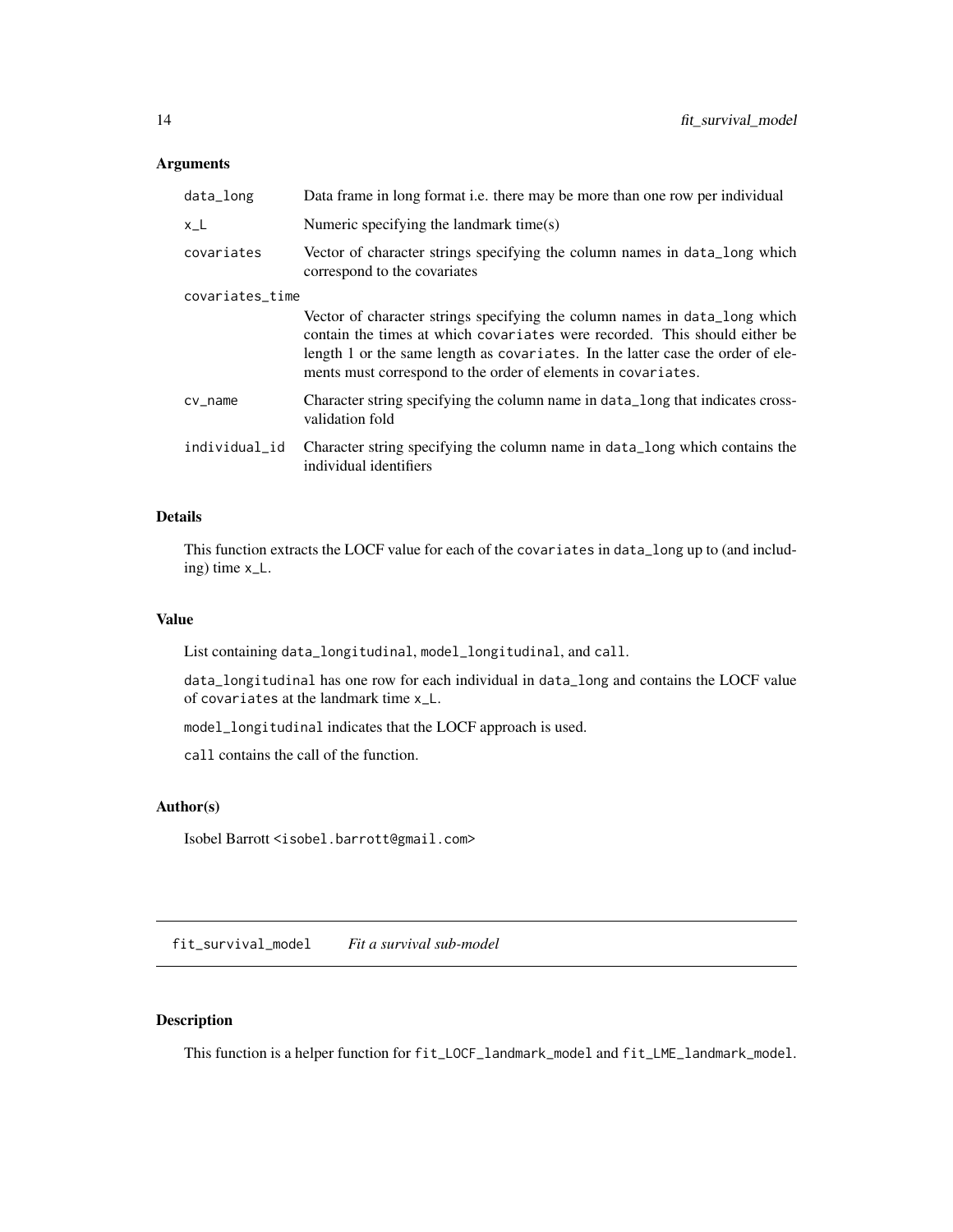fit\_survival\_model 15

#### Usage

```
fit_survival_model(
  data,
  individual_id,
  cv_name = NA,
  covariates,
  event_time,
  event_status,
  survival_submodel = c("standard_cox", "cause_specific", "fine_gray"),
  x_hor
)
```
#### Arguments

| data              | Data frame containing covariates and time-to-event data, one row for each indi-<br>vidual.                                                                                                                                                                    |  |
|-------------------|---------------------------------------------------------------------------------------------------------------------------------------------------------------------------------------------------------------------------------------------------------------|--|
| individual_id     | Character string specifying the column name in data which contains the indi-<br>vidual identifiers                                                                                                                                                            |  |
| cv_name           | Character string specifying the column name in data that indicates cross-validation<br>fold. If no cross-validation is needed, set this parameter to NA.                                                                                                      |  |
| covariates        | Vector of character strings specifying the column names in data_long which<br>correspond to the covariates                                                                                                                                                    |  |
| event_time        | Character string specifying the column name in data which contains the event<br>time                                                                                                                                                                          |  |
| event_status      | Character string specifying the column name in data which contains the event<br>status (where 0=censoring, 1=event of interest, if there are competing events<br>these are labelled 2 or above). Events at time x_hor should be labelled censored.            |  |
| survival_submodel |                                                                                                                                                                                                                                                               |  |
|                   | Character string specifying which survival submodel to use. Three options: the<br>standard Cox model i.e. no competing risks ("standard_cox"), the cause-<br>specific regression model ("cause_specific"), or the Fine Gray regression<br>model ("fine_gray") |  |
| x_hor             | Numeric specifying the horizon time(s)                                                                                                                                                                                                                        |  |

#### Details

For the survival submodel, there are three choices of model:

- the standard Cox model, this is a wrapper function for coxph from the package survival
- the cause-specific model, this is a wrapper function for CSC from package riskRegression
- the Fine Gray model, this is a wrapper function for FGR from package riskRegression

The latter two models estimate the probability of the event of interest in the presence of competing events.

For both the c-index and Brier score calculations, inverse probability censoring weighting (IPCW) is used to create weights which account for the occurrence of censoring. The censoring model assumes for this function is the Kaplan Meier model, i.e. censoring occurs independently of covariates.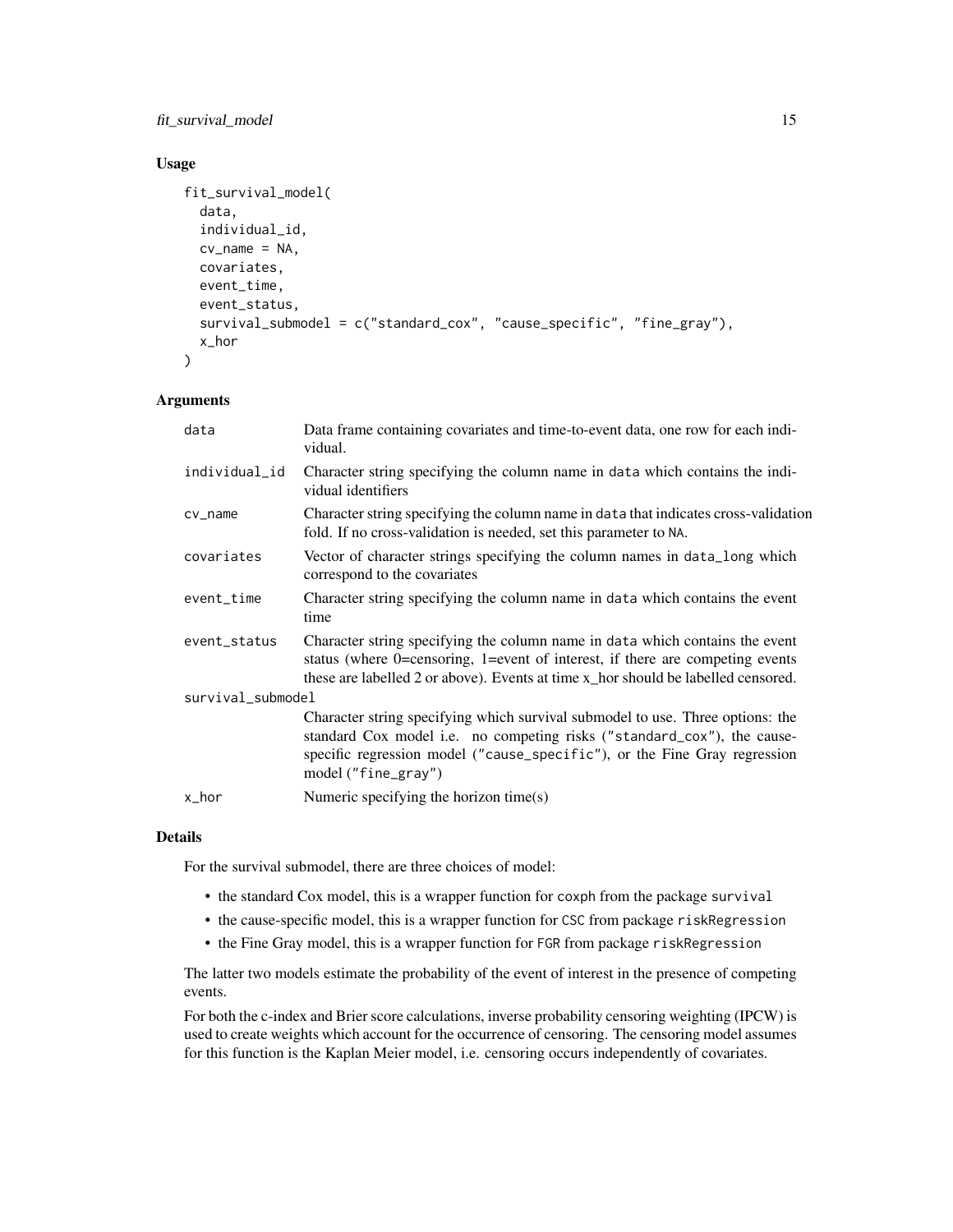List containing data\_survival and model\_survival

data\_survival contains the predicted risk of event by the horizon time x\_hor.

model\_survival contains the outputs from the function used to fit the survival submodel, including the estimated parameters of the model. For a model using cross-validation, model\_survival contains a list of outputs with each element in the list corresponding to a different cross-validation fold.

#### Author(s)

Isobel Barrott <isobel.barrott@gmail.com>

get\_model\_assessment *Compute C-index and Brier score*

#### Description

Performs model assessment by computing the C-index and Brier score at time x\_hor. There is the option to calculate their standard errors using bootstraping.

#### Usage

```
get_model_assessment(
 data,
  individual_id,
 event_prediction,
 event_status,
 event_time,
 x_hor,
 b
)
```

| data             | Data frame containing survival outcomes and the event predictions from the<br>model, there should be one row for each individual                                                                                                                      |
|------------------|-------------------------------------------------------------------------------------------------------------------------------------------------------------------------------------------------------------------------------------------------------|
| individual_id    | Character string specifying the column name in data which contains the indi-<br>vidual identifiers                                                                                                                                                    |
| event_prediction |                                                                                                                                                                                                                                                       |
|                  | Character string specifying the column name in data containing the predicted<br>probability of the event of interest                                                                                                                                  |
| event_status     | Character string specifying the column name in data which contains the event<br>status (where $0$ =censoring, 1=event of interest, if there are competing events<br>these are labelled 2 or above). Events at time x_hor should be labelled censored. |
| event time       | Character string specifying the column name in data which contains the event<br>time.                                                                                                                                                                 |

<span id="page-15-0"></span>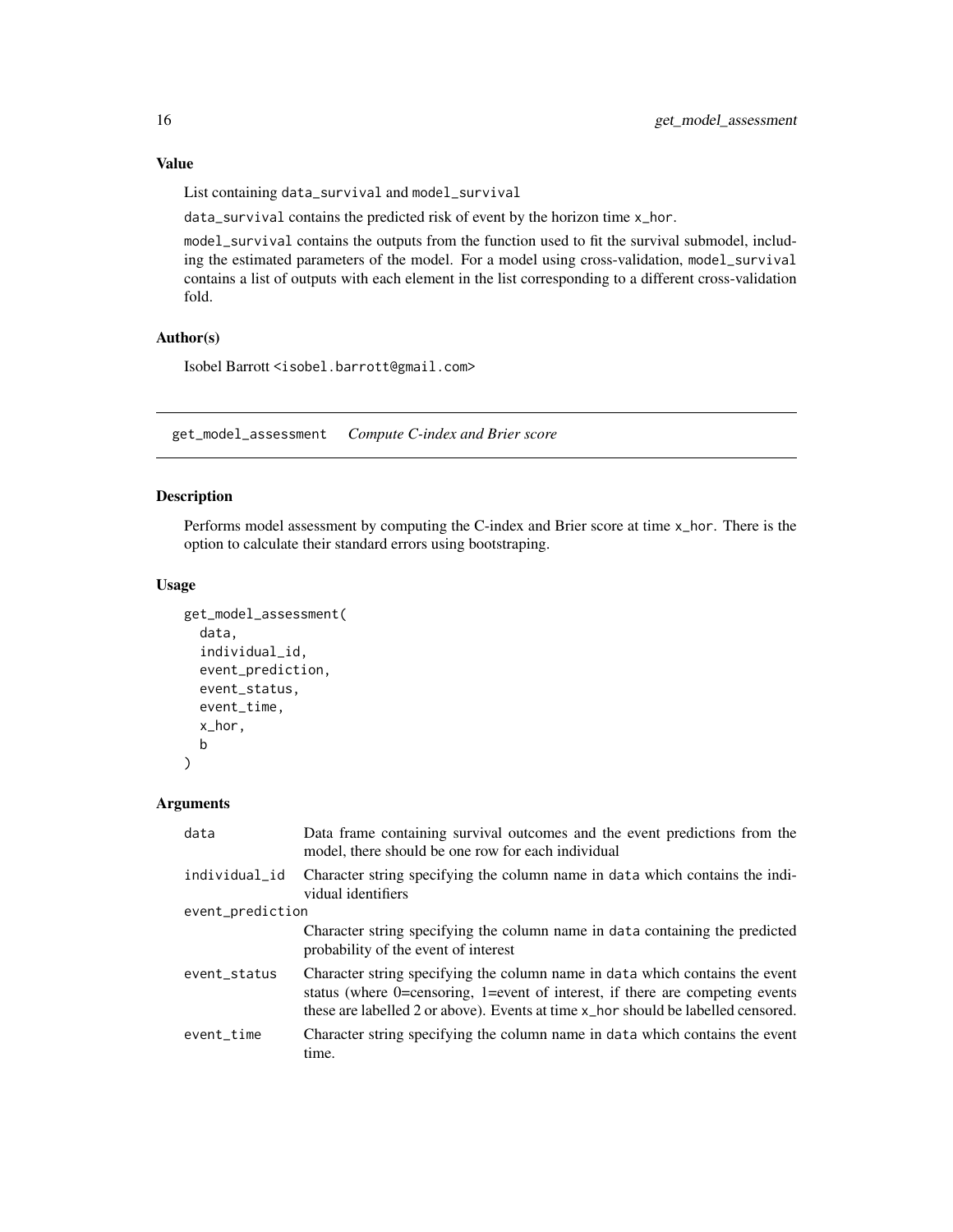| x hor | Numeric specifying the horizon time(s)                                                                                   |
|-------|--------------------------------------------------------------------------------------------------------------------------|
| b     | Integer specifying the number of bootstrap samples to take when calcluating<br>standard error of c-index and Brier score |

#### Details

There are two factors in assessing the performance of a prediction model; its discrimination and its calibration. The c-index is a commonly used metric which assesses discrimination, this refers to the ability of the model to separate individuals into those that will have an event and those that will not. The c-index at a horizon time x\_hor looks at the pairs of individuals where one individual has the event at a time T and the other has not had the event at time T. It is calculated as the proportion of these pairs where their relative risk prediction agrees with the actual outcomes for the two individuals. This is extended to the competing risks case by comparing individuals where one had the event of interest at time T and the other individual either did not experience the event before this time T or experienced a competing event.

The Brier score gives an indication of the calibration of a model (and its discrimination to an extent), this refers to the agreement between the risk prediction and the outcome. The Brier score is calculated as the average mean squared error of the predicted risk and the event outcome (where an event is 1 and not experiencing the event is 0). This is extended to the competing risks case by including the competing risk events as not experiencing the event.

For both the c-index and Brier score calculations, inverse probability censoring weighting (IPCW) is used to create weights which account for the occurence of censoring. The censoring model assumes for this function is the Kaplan Meier model, i.e. censoring occurs independently of covariates.

The c-index is calculated using the cindex function in package pec. The Brier score is calculated using pec function in package pec.

#### Value

List containing C-index, Brier score and their standard errors

#### Author(s)

Isobel Barrott <isobel.barrott@gmail.com>

#### Examples

```
## Not run:
library(Landmarking)
data(data_repeat_outcomes)
data_model_landmark_LOCF <-
 fit_LOCF_landmark(
   data_long = data_repeat_outcomes,
   x_L = c(60, 61),
    x_{hor} = c(65, 66),
    covariates =
      c("ethnicity", "smoking", "diabetes", "sbp_stnd", "tchdl_stnd"),
    covariates_time =
      c(rep("response_time_sbp_stnd", 4), "response_time_tchdl_stnd"),
    k = 10,
```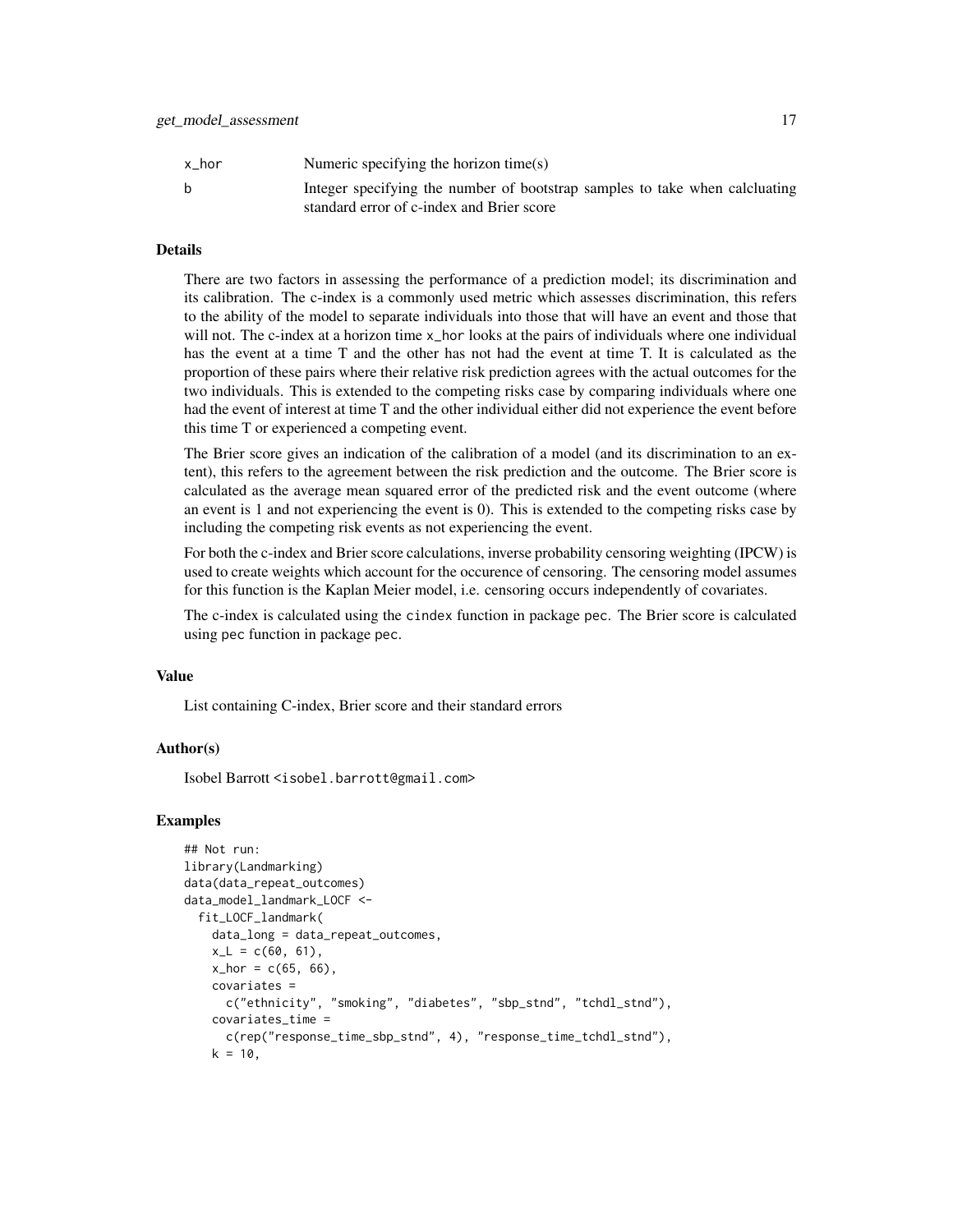#### <span id="page-17-0"></span>18 mixoutsamp

```
individual_id = "id",
    event_time = "event_time",
   event_status = "event_status",
   survival_submodel = "cause_specific"
 )
get_model_assessment(data = data_model_landmark_LOCF[["60"]]$data,
 individual_id = "id",
 event_prediction = "event_prediction",
 event_status = "event_status",
 event_time = "event_time",
 x_hor = 65,
 b = 10## End(Not run)
```

| mixoutsamp | Calculate point estimates from a linear mixed effects (LME) model for |
|------------|-----------------------------------------------------------------------|
|            | new data                                                              |

#### Description

This function allows the user to make out-of-sample predictions from an LME model.

#### Usage

mixoutsamp(model, newdata)

#### Arguments

| model   | Object of class 1 me containing the fitted LME model                                                                                                                                                                                                                                                                                                                                 |
|---------|--------------------------------------------------------------------------------------------------------------------------------------------------------------------------------------------------------------------------------------------------------------------------------------------------------------------------------------------------------------------------------------|
| newdata | Data frame containing data for which to make predictions. The response variable<br>should be set to NA for the rows of the data the user wishes to make predictions<br>for. The columns in the data should have the same names as those used to fit the<br>model. The variables should also be of the same type as in the data used to fit<br>the mixed model (numeric, factor etc). |

#### Value

List containing preddata and random. Data frame preddata is a version of newdata updated to contain columns corresponding to the fixed effects values (fixed), random effects values (random), and fitted values (fitted). Data frame random contains the values of random effects components for each individual.

#### Author(s)

This code was originally written by Ruth Keogh (London School of Hygiene and Tropical Medicine) which can be viewed at github.com/ruthkeogh/landmark\_CF. There have been further contributions from Jessica Barrett (MRC Biostatistics Unit, University of Cambridge), David Stevens (University of Liverpool), and Mike Sweeting (University of Leicester).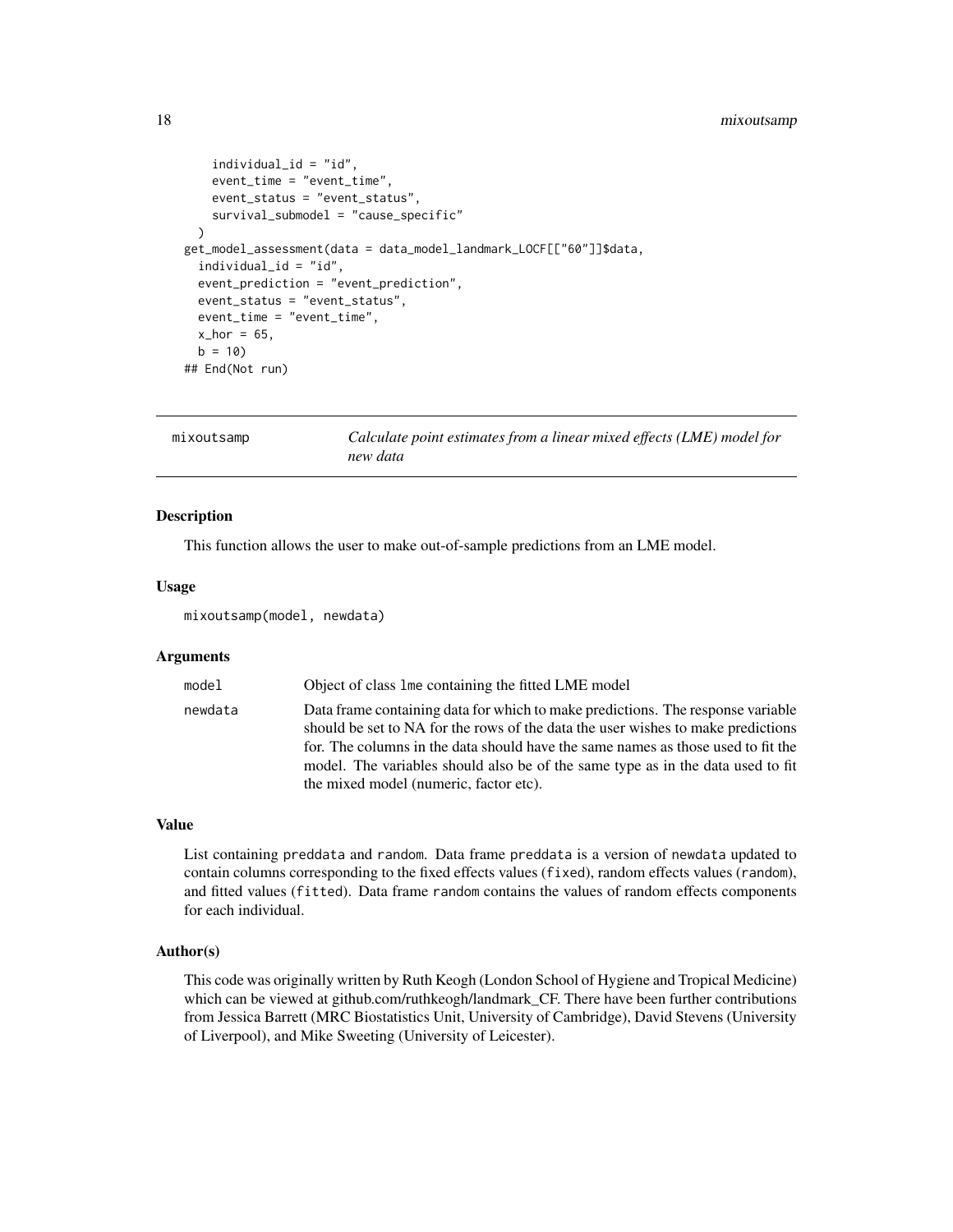<span id="page-18-0"></span>

#### **Description**

Creates a calibration plot for the landmark model fitted by fit\_LME\_landmark\_model or fit\_LOCF\_landmark\_model. This function plots the observed frequencies of the event of interest against the predicted probabilities of the event of interest.

#### Usage

```
## S3 method for class 'landmark'
plot(x, x_l, n, x_lims, y_lims, ...)
```
#### Arguments

| $\mathsf{x}$ | Object inheriting the class landmark, this should be the output from either<br>fit_LME_landmark_model or fit_LOCF_landmark_model. It should contain<br>a list of landmark models corresponding to different landmark times x_L. |
|--------------|---------------------------------------------------------------------------------------------------------------------------------------------------------------------------------------------------------------------------------|
| $x_l$        | Numeric specifying the landmark time. This indicates which landmark model<br>in x to use.                                                                                                                                       |
| n            | Numeric specifying the number of bins to use.                                                                                                                                                                                   |
| x_lims       | Vector of length 2 specifying the limits of the x axes                                                                                                                                                                          |
| y_lims       | Vector of length 2 specifying the limits of the y axes                                                                                                                                                                          |
| $\ddots$     | Arguments passed to ggplot2::labs to modify axis, legend, and plot labels                                                                                                                                                       |

#### Details

This function bins the predicted probabilities of the event of interest into n bins. The event of interest is the event with event\_status=1 when fitting the landmark model. For each of the n sets of individuals, the Aalen-Johansen estimator is fit to that set and used to calculate the risk of an event at the horizon time. The predictions (from the landmark model) and the observed frequencies (from the Aalen-Johansen estimator) are plotted against each other. For a perfect prediction model, the points will be plotted along the y=x line.

#### Value

Calibration plot showing the value of predicted probabilities against observed frequencies, with a y=x line.

#### Examples

```
library(Landmarking)
data(data_repeat_outcomes)
data_model_landmark_LOCF <-
 fit_LOCF_landmark(
```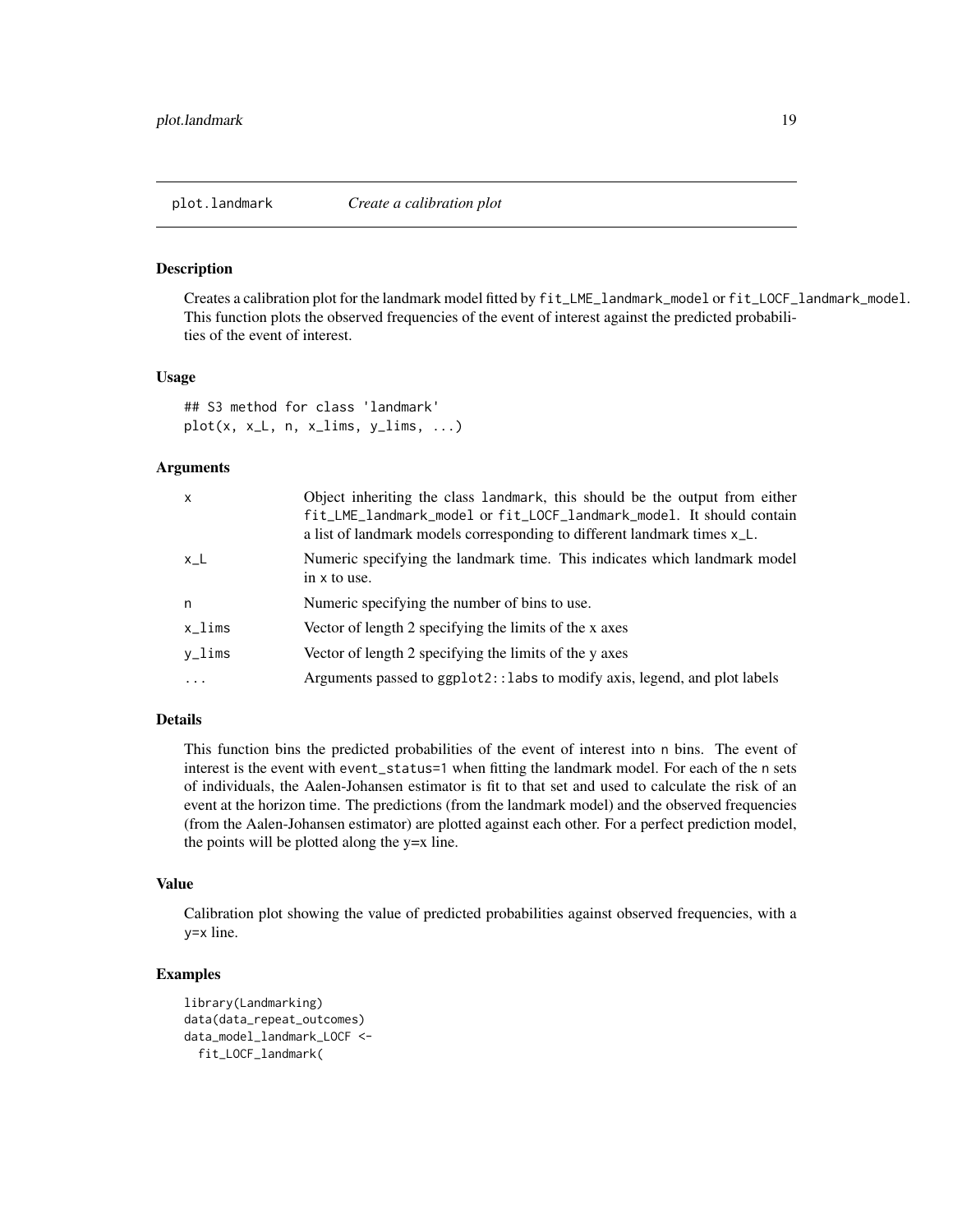```
data_long = data_repeat_outcomes,
   x_L = c(60, 61),
  x_hor = c(65, 66),
  covariates =
    c("ethnicity", "smoking", "diabetes", "sbp_stnd", "tchdl_stnd"),
   covariates_time =
    c(rep("response_time_sbp_stnd", 4), "response_time_tchdl_stnd"),
  k = 10,
   individual_id = "id",
   event_time = "event_time",
   event_status = "event_status",
   survival_submodel = "cause_specific"
 )
plot(x=data_model_landmark_LOCF,x_L=60,n=5)
plot(x=data_model_landmark_LOCF,x_L=61,n=5)
```
predict.landmark *Predict the risk of an event for a new individual using the landmark model*

#### Description

This function predicts the risk of an event for new data using the landmark model fitted by fit\_LME\_landmark or fit\_LOCF\_landmark. The 'event' is defined as event for which event\_status is 1.

#### Usage

## S3 method for class 'landmark' predict(object, x\_L, x\_hor, newdata, cv\_fold = NA, ...)

| object   | Object inheriting the class landmark, this should be the output from either<br>fit_LME_landmark or fit_LOCF_landmark. It should contain a list of land-<br>mark models corresponding to different landmark times x_L.                                                                                                                                                                                                  |
|----------|------------------------------------------------------------------------------------------------------------------------------------------------------------------------------------------------------------------------------------------------------------------------------------------------------------------------------------------------------------------------------------------------------------------------|
| $x_L$    | Numeric specifying the landmark time. This indicates which landmark model<br>in object to use.                                                                                                                                                                                                                                                                                                                         |
| x_hor    | Numeric specifying the horizon time. The function assesses the risk of event<br>before this time.                                                                                                                                                                                                                                                                                                                      |
| newdata  | Data frame containing new data to return the risk prediction of the event of inter-<br>est. The data should be in in long format and the columns must contain the co-<br>variates and time variables that are used to fit the model. For the LME model this<br>the variables fixed_effects, random_effects, fixed_effects_time, and<br>random_effects_time. For the LOCF model this is covariates and covariates_time. |
| cv_fold  | If cross validation is used to fit fit_LME_landmark or fit_LOCF_landmark,<br>then the cross validation fold to use when making risk predictions needs to be<br>specified.                                                                                                                                                                                                                                              |
| $\cdots$ | Arguments passed on to riskRegression::predictRisk                                                                                                                                                                                                                                                                                                                                                                     |

<span id="page-19-0"></span>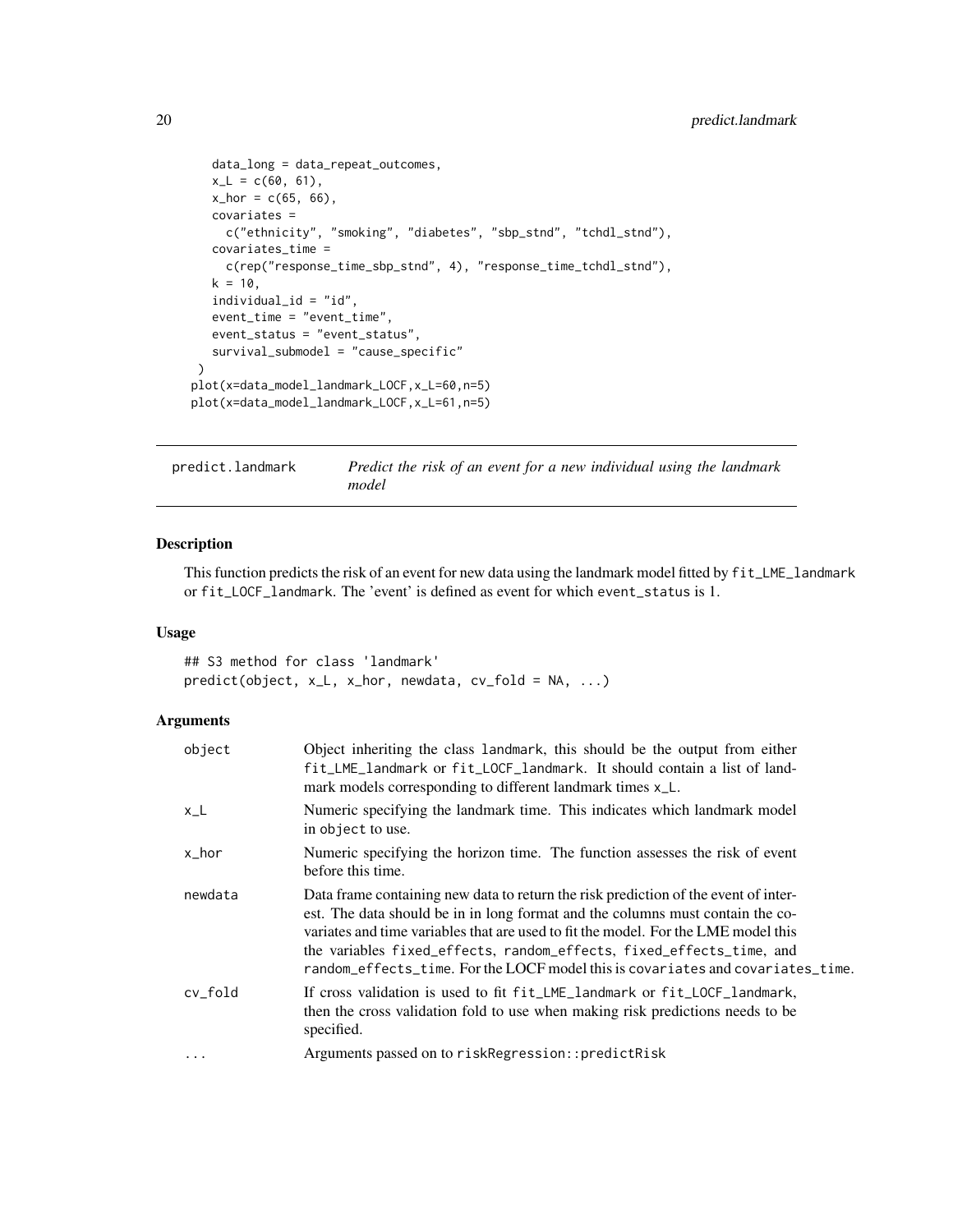#### <span id="page-20-0"></span>Value

Data frame newdata updated to contained a new column event\_prediction

#### Examples

```
library(Landmarking)
data(data_repeat_outcomes)
data_model_landmark_LOCF <-
 fit_LOCF_landmark(
    data_long = data_repeat_outcomes,
   x_L = c(60, 61),
   x_{hor} = c(65, 66),
    covariates =
      c("ethnicity", "smoking", "diabetes", "sbp_stnd", "tchdl_stnd"),
    covariates_time =
      c(rep("response_time_sbp_stnd", 4), "response_time_tchdl_stnd"),
   k = 10,
    individual_id = "id",
    event_time = "event_time",
    event_status = "event_status",
    survival_submodel = "cause_specific"
 )
newdata <-
   rbind(
     data.frame(
       id = c(3001, 3001, 3001),
       response_time_sbp_stnd = c(57, 58, 59),
       smoking = c(0, 0, 0),
       diabetes = c(\emptyset, \emptyset, \emptyset),
       ethnicity = c("Indian", "Indian", "Indian"),
       sbp_stnd = c(0.45, 0.87, 0.85),
       tchdl\_stnd = c(-0.7, 0.24, 0.3),
       response_time_tchdl_stnd = c(57, 58, 59)
    )
   )
 predict(object=data_model_landmark_LOCF,x_L=60,x_hor=62,newdata=newdata,cv_fold=1)
```
return\_ids\_with\_LOCF *Select individuals in a dataset with a last observation carried forward (LOCF) at a landmark time*

#### Description

To fit the LOCF model, all individuals must have at least one non-NA entry by landmark time x\_L for all covariates. This function selects these individuals and removes the other rows.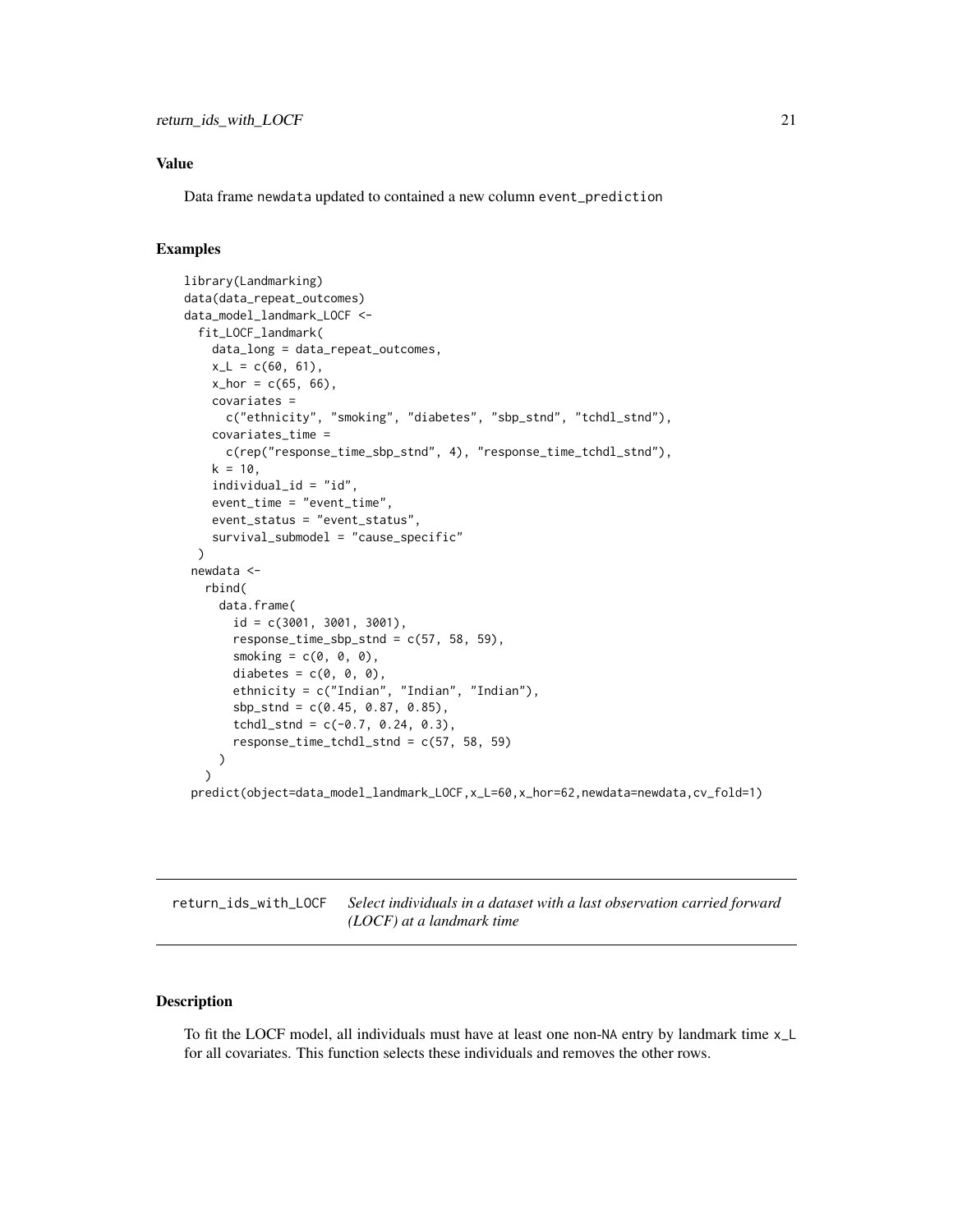#### Usage

```
return_ids_with_LOCF(
 data_long,
  individual_id,
 x_l,
  covariates,
  covariates_time
)
```
#### Arguments

| data_long       | Data frame with repeated measurements data in long format                                                                                                                                                                                   |
|-----------------|---------------------------------------------------------------------------------------------------------------------------------------------------------------------------------------------------------------------------------------------|
| individual_id   | Character string specifying the column name in data_long which contains the<br>individual identifiers                                                                                                                                       |
| x L             | Numeric specifying the landmark time(s)                                                                                                                                                                                                     |
| covariates      | Vector of character strings specifying the column names in data_long which<br>correspond to the covariates                                                                                                                                  |
| covariates_time |                                                                                                                                                                                                                                             |
|                 | Vector of character strings specifying the column names in data_long which<br>contain the times at which covariates were recorded. This should either be<br>length 1 or the same length as covariates. In the latter case the order of ele- |

Individuals have a LOCF if there is a non-NA entry for each of the covariates in covariates up until (not including) time x\_L.

ments must correspond to the order of elements in covariates.

#### Value

Details

List of data frames which correspond to each landmark time x\_L. Each data frame is an updated version of data\_long which contains only rows of individuals with a LOCF at age x\_L, other rows are removed.

#### Author(s)

Isobel Barrott <isobel.barrott@gmail.com>

#### Examples

```
library(Landmarking)
data(data_repeat_outcomes)
data_repeat_outcomes <-
 return_ids_with_LOCF(
   data_long = data_repeat_outcomes,
    individual_id = "id",
   covariates =
     c("ethnicity", "smoking", "diabetes", "sbp_stnd", "tchdl_stnd"),
   covariates_time =
```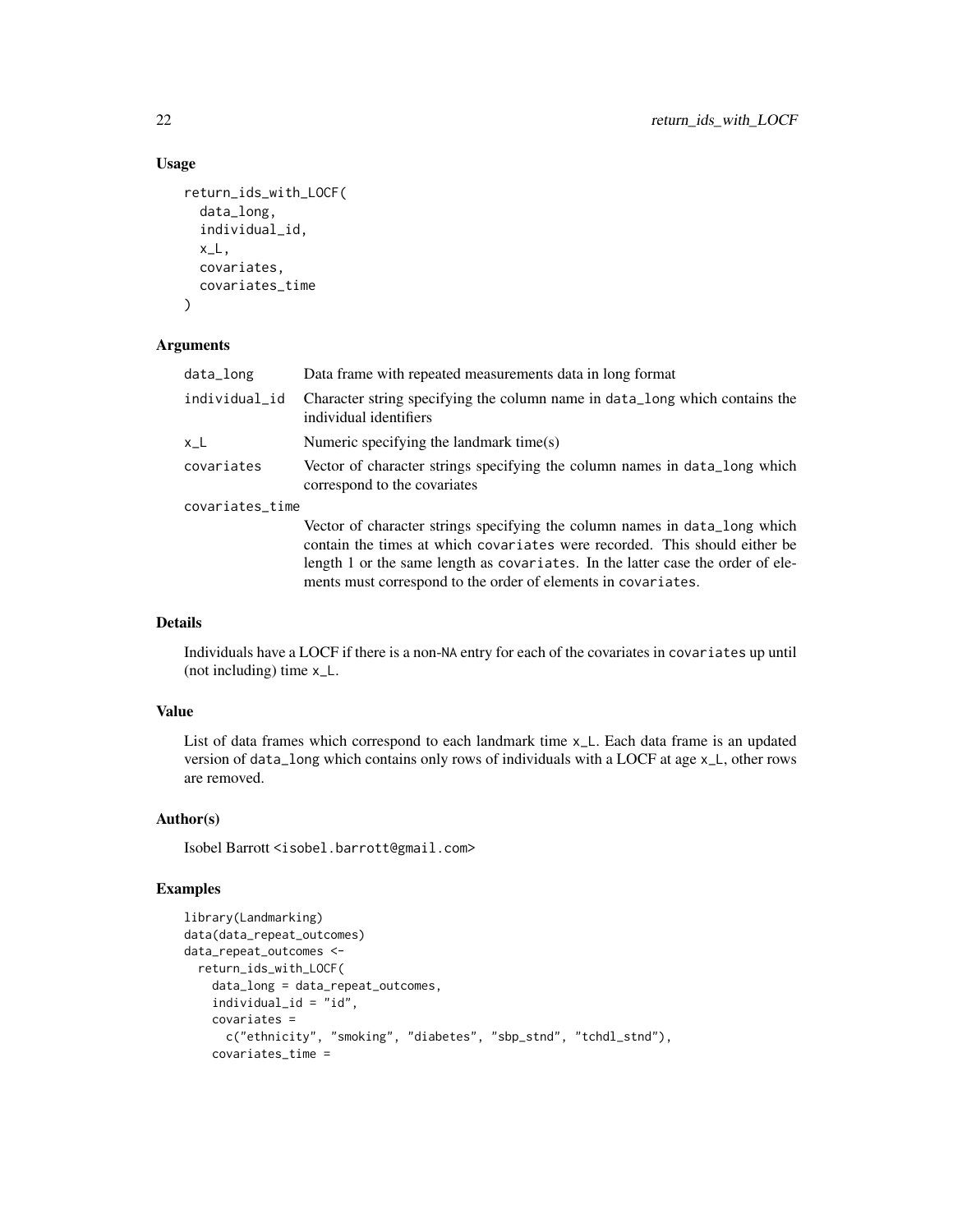```
c(rep("response_time_sbp_stnd", 4), "response_time_tchdl_stnd"),
  x_L = c(60, 61))
```